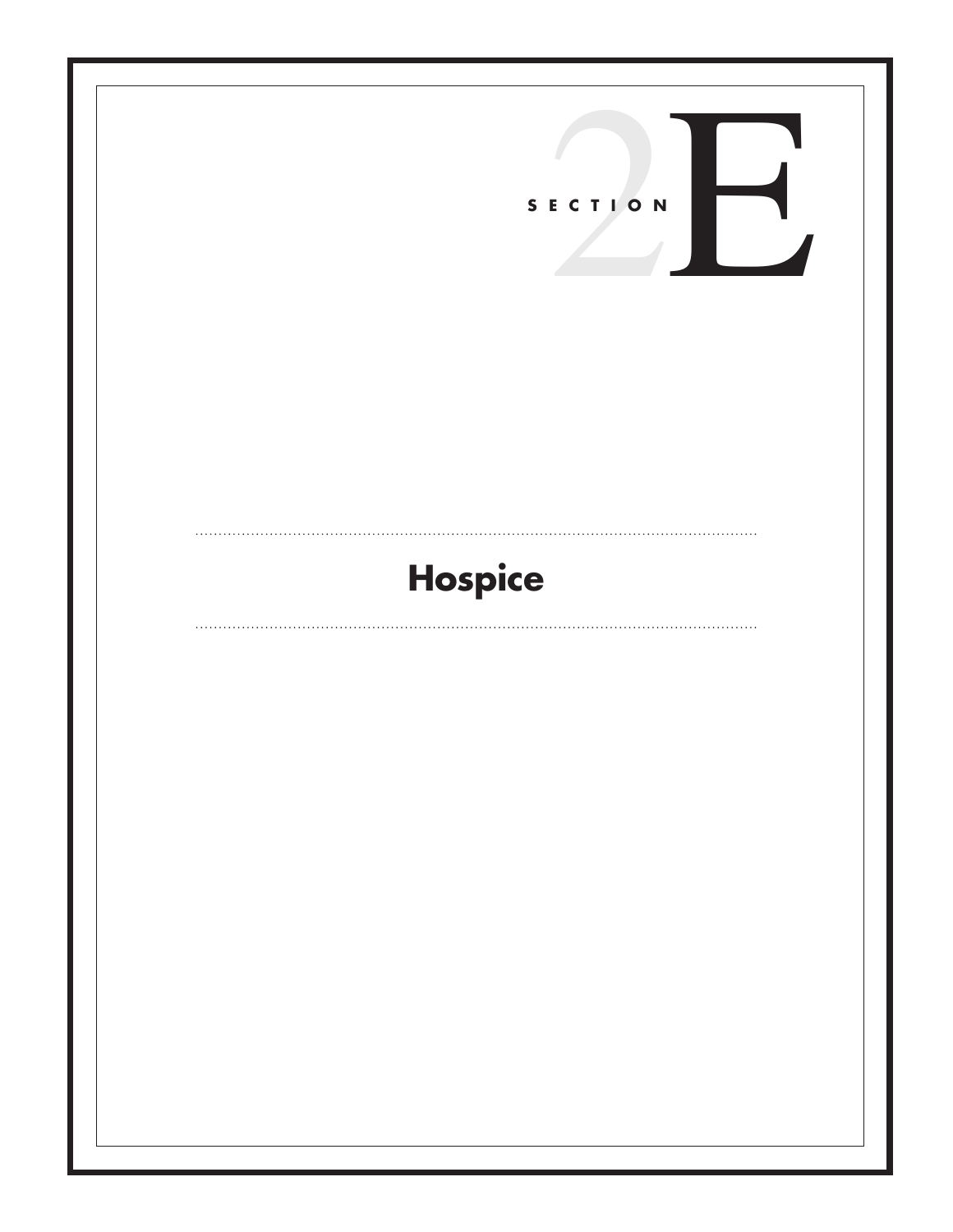# **R E C O M M E N D A T I O N S 2E** The Congress should update the payment rates for hospice for fiscal year 2011 by the projected rate of increase in the hospital market basket index less the Commission's adjustment for productivity growth. **COMMISSIONER VOTES: YES 16 • NO 0 • NOT VOTING 0 • ABSENT 1**  $\mathbf{1}$ *(For additional recommendations on improving the hospice payment system, see text box on pp. 146–147.)*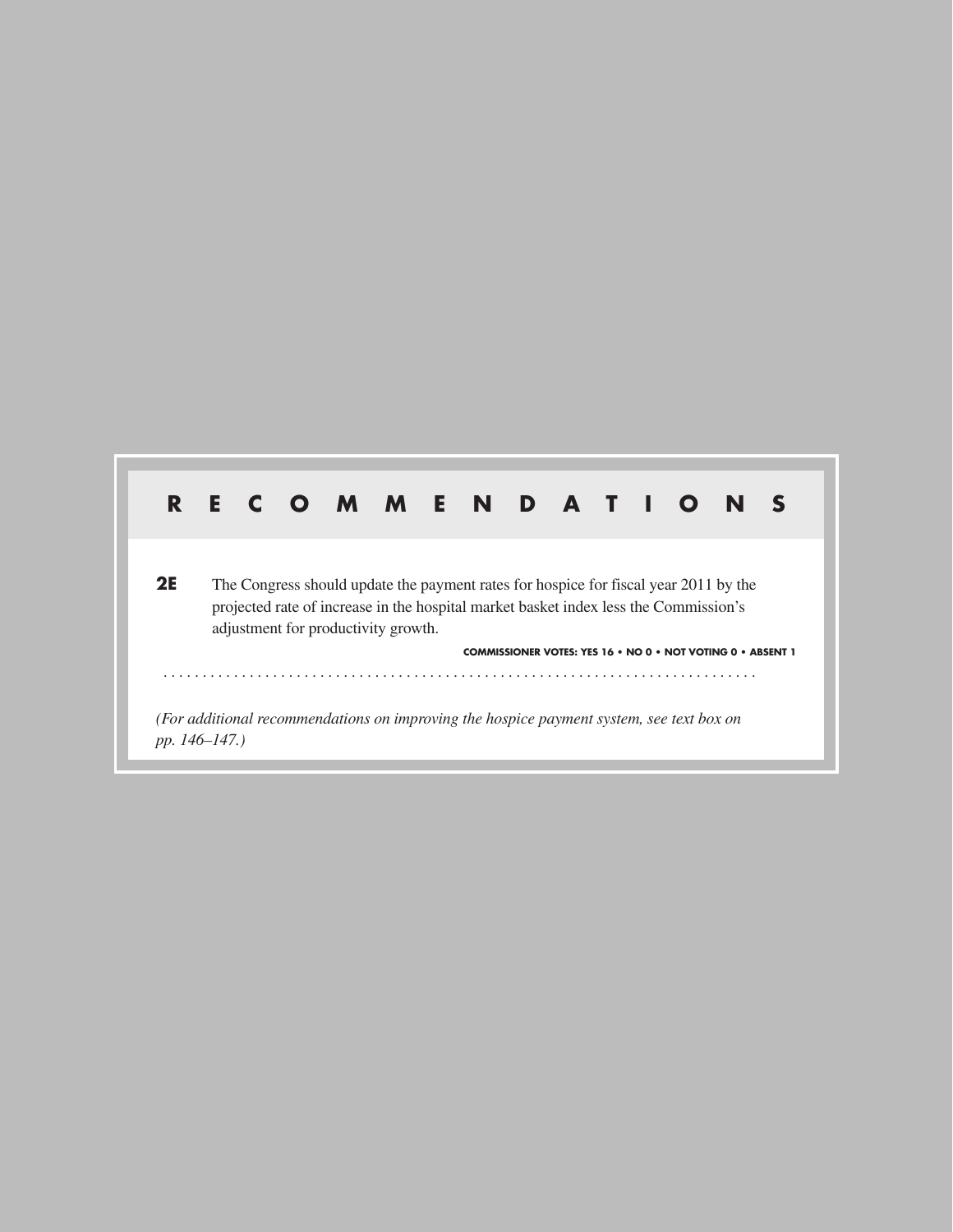# S E C T I O N

# **Hospice**

# **Section summary**

The Medicare hospice benefit covers palliative and support services for beneficiaries with a life expectancy of six months or less who choose to enroll in the benefit. In 2008, more than 1 million Medicare beneficiaries received hospice services from more than 3,300 providers and Medicare expenditures exceeded \$11 billion.

#### **Assessment of payment adequacy**

The indicators of payment adequacy for hospices, discussed below, are generally positive. We believe hospice providers can operate within the current payment system with a moderate update. We therefore recommend that the Congress update payment rates for hospice services by the hospital market basket index, less the Commission's adjustment for productivity growth.

*Beneficiaries' access to care*—Hospice use among Medicare decedents has grown substantially in recent years, suggesting greater awareness of and access to hospice services. Hospice use increased across all demographic and beneficiary characteristics examined. Despite this growth, use remained lower among racial and ethnic minorities.

*Capacity and supply of providers*—The supply of hospices grew substantially (47 percent) from 2000 to 2008. For-profit providers accounted almost entirely for the increase in the number of hospices.

## **In this section**

- Are Medicare payments adequate in 2010?
- How should Medicare payments change in 2011?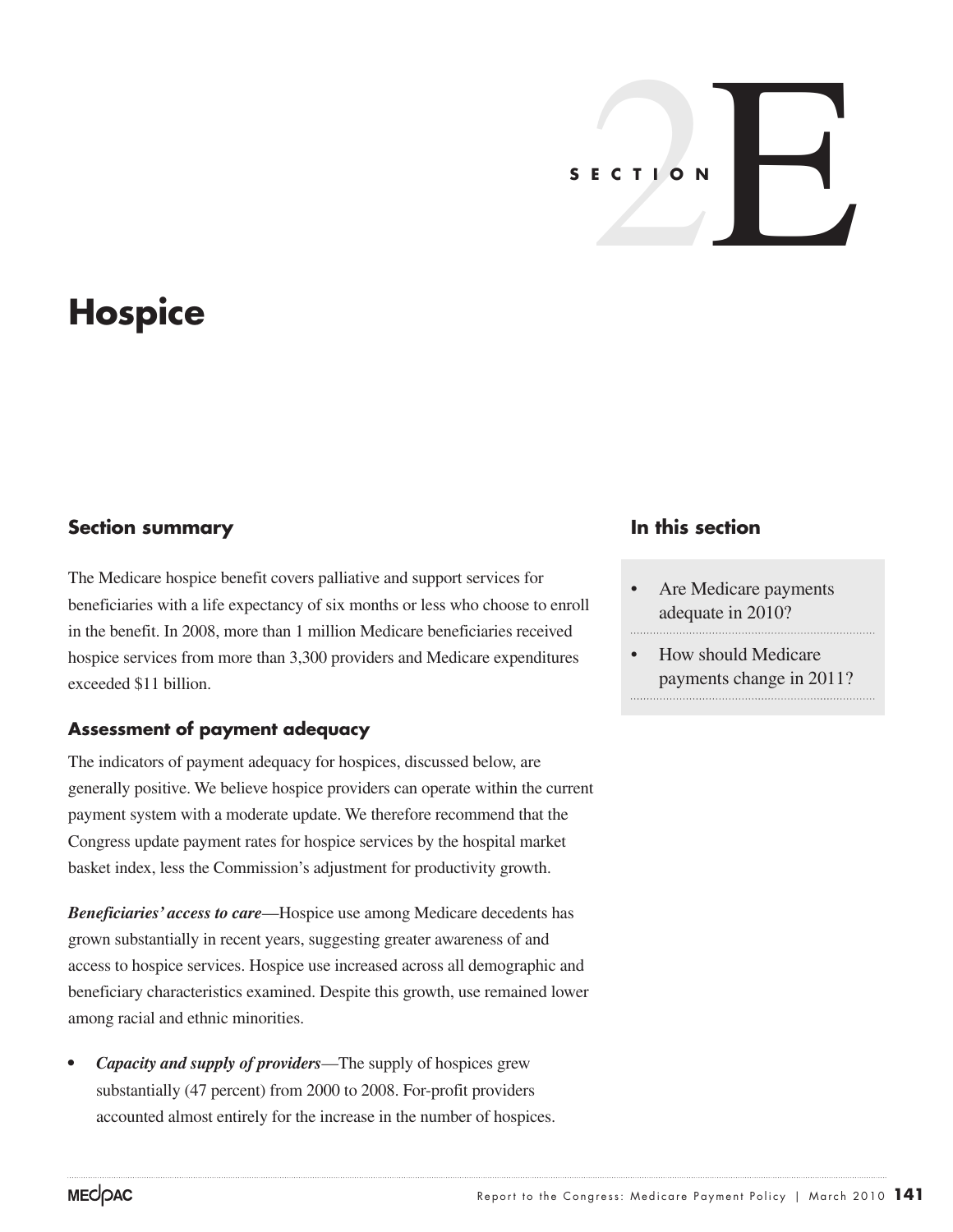*• Volume of services*—Medicare spending on hospice services nearly quadrupled between 2000 and 2008, reflecting more beneficiaries enrolling in hospice and longer lengths of stay.

*Quality of care*—We do not have sufficient evidence to assess quality, as information on quality of care is very limited. Efforts completed or under way might provide a pathway for further development of quality measures.

*Providers' access to capital*—After the economy wide credit crisis last year, access to capital in the health care sector appears to be normalizing. Hospices are not as capital intensive as some other provider types because they do not require extensive physical infrastructure. Many are too small to attract interest from capital markets. Evidence suggests that access to capital is favorable for large publicly traded hospice companies, for-profit freestanding hospices, and hospital-based and home-health-based hospices. Access to capital for nonprofit freestanding hospices is difficult to assess.

*Medicare payments and providers' costs*—The aggregate Medicare margin, which is an indicator of the adequacy of Medicare payments relative to costs, was 5.9 percent in 2007. We project that the aggregate margin will decline to 4.6 percent in 2010. These margin estimates exclude the costs of bereavement services (about 1.5 percent of total costs), which are not reimbursable by Medicare. ■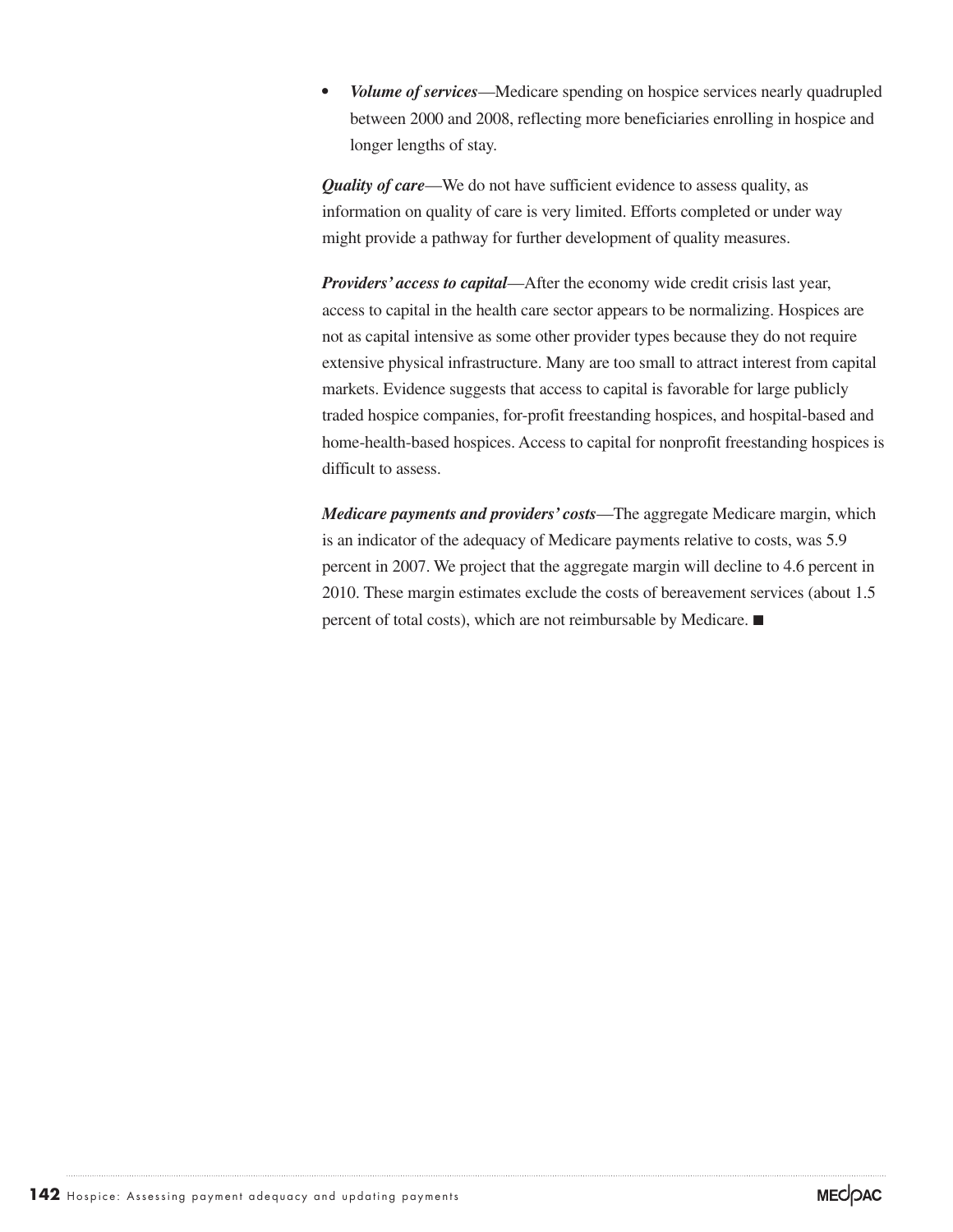# **Background**

Medicare began offering a hospice benefit in 1983, pursuant to the Tax Equity and Fiscal Responsibility Act of 1982 (TEFRA). The benefit covers palliative and support services for terminally ill beneficiaries who have a life expectancy of six months or less if the terminal illness follows its normal course. A broad set of services are included such as nursing care; physician services; counseling and social worker services; home health aide (also referred to as hospice aide) and homemaker services; short-term inpatient care (including respite care); drugs and biologicals for symptom control; home medical equipment; physical, occupational, and speech therapy; bereavement services for the patient's family; and other services for palliation of the terminal condition. In 2008, more than 1 million Medicare beneficiaries received hospice services and Medicare expenditures exceeded \$11 billion.

Beneficiaries must "elect" the Medicare hospice benefit; in so doing, they agree to forgo Medicare coverage for curative treatment for the terminal illness. Medicare continues to cover items and services unrelated to the terminal illness. A written plan of care must be established and maintained by the attending physician, the medical director, or another hospice physician and by an interdisciplinary group for each person admitted to a hospice program. The plan of care must identify services to be provided (including management of discomfort and symptom relief) and describe the scope and frequency of services needed to meet the patient's and family's needs.

Beneficiaries elect hospice for defined benefit periods. Under the current policy, the first hospice benefit period is 90 days. For a beneficiary to initially elect hospice, two physicians (the beneficiary's attending physician and a hospice physician) must certify that the beneficiary has a life expectancy of six months or less if the illness runs its normal course. If the patient's terminal illness continues to engender the likelihood of death within 6 months, the patient can be recertified for another 90 days. After the second 90-day period, the patient can be recertified for an unlimited number of 60-day periods, as long as he or she remains eligible.<sup>1</sup> For recertifications, only the hospice physician has to certify that the beneficiary's life expectancy is 6 months or less. Beneficiaries can switch from one hospice to another once during a hospice election period and can disenroll from hospice at any time.

In recent years, Medicare spending for hospice care increased dramatically, and the CMS Office of the Actuary

(OACT) projects continued robust growth. Spending has almost quadrupled since 2000, and OACT projects that hospice spending will almost double over the next 10 years. This spending increase is driven by greater numbers of beneficiaries electing hospice and longer hospice stays.

#### **Medicare payment for hospice**

The Medicare program pays a daily rate to hospice providers for each day a beneficiary is enrolled in hospice. The hospice assumes all financial risk for costs and services associated with care related to the patient's terminal illness. The hospice provider receives payment for every day a patient is enrolled, regardless of whether the hospice visited the patient each day. This payment design is intended to encompass not only the cost of visits but also other costs a hospice incurs related to on-call services, care planning, drugs, medical equipment, and supplies related to the patient's terminal condition, patient transportation between hospice care sites, and other less frequently used services.

Payments are made according to a fee schedule that has base payment amounts for four categories of care: routine home care, continuous home care, inpatient respite care, and general inpatient care (Table 2E-1, p. 144). A hospice is paid the routine home care rate for each day the patient is enrolled in hospice, unless the hospice provides continuous home care, inpatient respite care, or general inpatient care. Routine home care accounts for more than 95 percent of hospice care days. The Medicare payment rates for hospice are updated by the inpatient hospital market basket. The payment methodology and the base rates for hospice care have not been recalibrated since initiation of the benefit in 1983.

The daily hospice payment rates are adjusted to account for differences in wage rates among markets. Each category of care's base rate has a labor share, which is adjusted by the hospice wage index for the location where care is furnished and the result is added to the nonlabor portion. From 1983 to 1997, Medicare adjusted hospice payments with a 1983 wage index based on 1981 Bureau of Labor Statistics data. In fiscal year 1998, after a negotiated rule-making process, CMS began using the most current hospital wage index to adjust hospice payments and applied a budget-neutrality adjustment each year to make aggregate payments equivalent to what they would have been under the 1983 wage index. This budgetneutrality adjustment increased Medicare payments to hospices by about 4 percent. In fiscal year 2010, CMS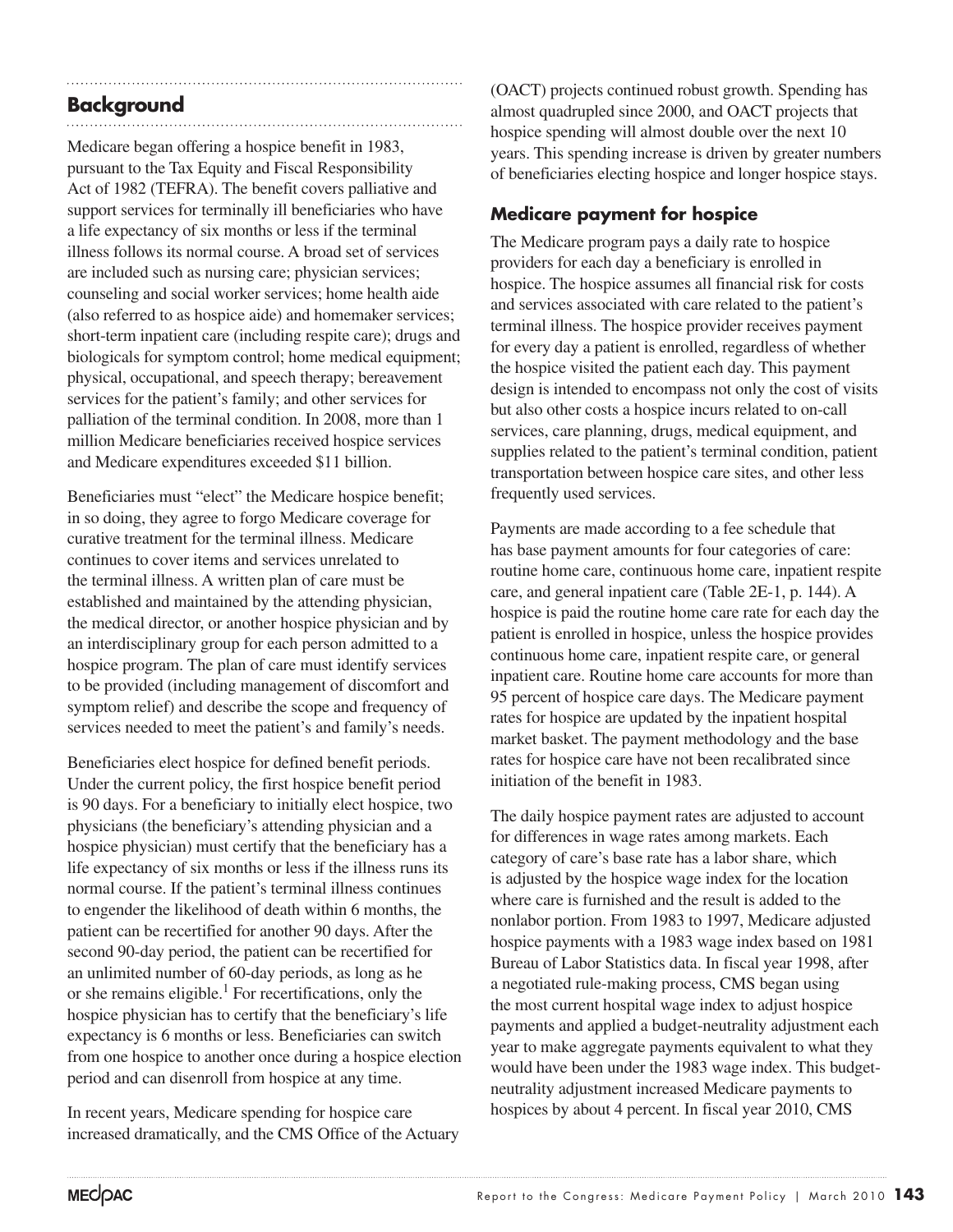

#### **2E –1 Medicare hospice payment categories and rates, FY 2010**

| <b>Category</b>        | <b>Description</b>                                                                                                                                                   | <b>Base payment rate</b> |
|------------------------|----------------------------------------------------------------------------------------------------------------------------------------------------------------------|--------------------------|
| Routine home care      | Home care provided on a typical day                                                                                                                                  | \$143 per day            |
| Continuous home care   | Home care provided during periods of patient crisis                                                                                                                  | $$34.75$ per hour        |
| Inpatient respite care | Inpatient care for a short period to provide respite for primary caregiver                                                                                           | \$148 per day            |
| General inpatient care | Inpatient care to treat symptoms that cannot be managed in another setting                                                                                           | \$636 per day            |
| Note:                  | FY (fiscal year). Payment for continuous home care (CHC) is an hourly rate for care delivered during periods of crisis if care is provided in the home for 8 or more |                          |

hours within a 24-hour period beginning at midnight. A nurse must deliver more than half of the hours of this care to qualify for CHC-level payment. The minimum daily payment rate at the CHC level is \$278 per day (8 hours at \$34.75 per hour); maximum daily payment at the CHC level is \$834 per day (24 hours at \$34.75 per hour).

Source: CMS Manual System Pub 100-04 Medicare Claims Processing, Transmittal 1796, "Update to the Hospice Payment Rates, Hospice Cap, Hospice Wage Index and the Hospice Pricer for FY 2010."

began phasing out the budget-neutrality adjustment over seven years. It is reduced by 10 percent in 2010 (a 0.4 percent reduction) and will be reduced an additional 15 percent (a 0.6 percent reduction) each subsequent year, until the budget-neutrality adjustment is eliminated entirely in fiscal year 2016.

Beneficiary cost sharing for hospice services is minimal. Hospices may charge a 5 percent coinsurance (not to exceed \$5) for each prescription furnished outside the inpatient setting. For inpatient respite care, beneficiaries may be charged 5 percent of Medicare's respite care payment per day.

The Commission's analyses of the hospice benefit in our June 2008 and March 2009 reports found that Medicare's hospice payment system contains incentives that make very long stays in hospice more profitable for providers than short stays, which may have led to inappropriate utilization of the benefit among some hospices (Medicare Payment Advisory Commission 2008, Medicare Payment Advisory Commission 2009). We also found that the benefit lacks adequate administrative and other controls to check the incentives for long stays in hospice and that CMS lacks data vital to effective management of the benefit. In March 2009, the Commission made recommendations to reform the hospice payment system, ensure greater accountability in use of the hospice benefit, and improve data collection and accuracy (see text box, p. 146–147). Since the Commission made its recommendation to reform the hospice payment system, additional data have become available on hospice visit

patterns across episodes of care. These data confirm our prior findings and further support the need for payment system reform. A discussion of our analysis of these newly available data sources can be found in the [online appendix](http://medpac.gov/chapters/Mar10_Ch02E_APPENDIX.pdf)  to this chapter, available at http://www.medpac.gov.

#### **Medicare hospice payment limits ("caps")**

The Medicare hospice benefit was designed to give beneficiaries a choice in their end-of-life care, allowing them to forgo intensive conventional treatment (often in inpatient settings) and die at home and with family according to their personal preferences. The inclusion of the Medicare hospice benefit in TEFRA was based in large part on the premise that the new benefit would be a less costly alternative to conventional end-of-life care (Government Accountability Office 2004, Hoyer 2007). To achieve this outcome, when the Congress established the hospice benefit it included two limitations, or "caps," on payments to hospices.

The first cap limits the number of days of inpatient care a hospice may provide to not more than 20 percent of its total Medicare patient care days. This cap is rarely exceeded, and when it is, any inpatient days provided in excess of the cap are reimbursed at the routine home care payment rate.

The second, more visible cap limits the aggregate Medicare payments an individual hospice can receive. It was implemented at the outset of the hospice benefit to ensure that Medicare payments did not exceed the cost of conventional care for patients at the end of life. Under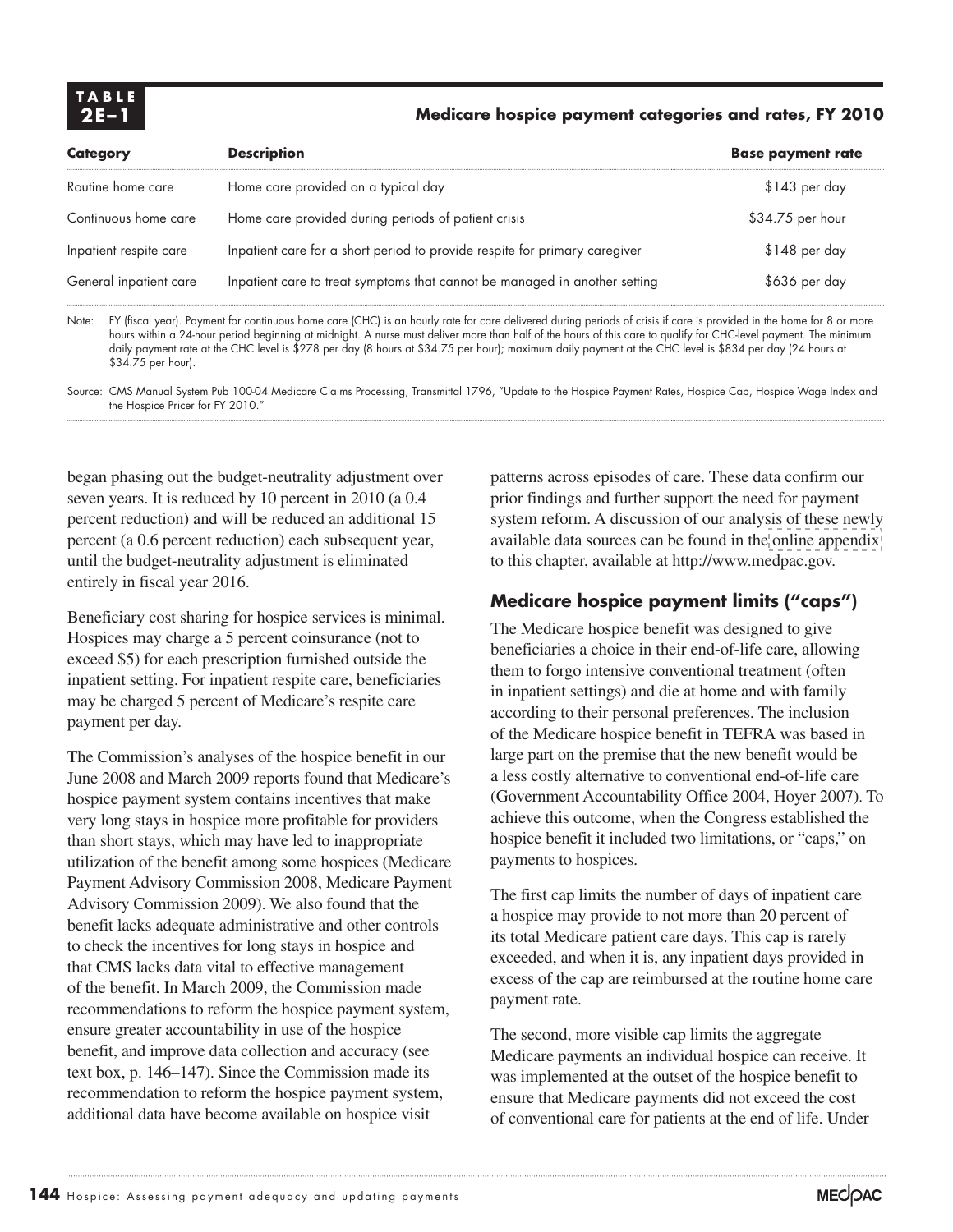the cap, if a hospice's total payments divided by its total number of beneficiaries exceed the cap amount (\$21,410 in 2007), it must repay the excess to the program. $2$  This cap is not applied individually to the payments received for each beneficiary but to the average of payments across all Medicare patients admitted to the hospice in the cap year. The number of hospices exceeding the average annual payment cap has historically been low, but we have found that increases in the number of hospices and increases in very long stays have resulted in more hospices exceeding the cap. With rapid growth in Medicare hospice spending in recent years, the hospice cap is the only significant fiscal constraint on the growth of program expenditures for hospice care (Hoyer 2007).

# **Are Medicare payments adequate in 2010?**

To address whether payments for the current year (2010) are adequate to cover the costs efficient providers incur and how much providers' costs should change in the coming year (2011), we examine several indicators of payment adequacy. Specifically, we assess beneficiaries' access to care by examining the capacity and supply of hospice providers and changes over time in the volume of services provided, providers' access to capital, and the relationship between Medicare's payments and providers' costs. Overall, the Medicare payment adequacy indicators for hospice providers are positive. Unlike our assessments for other providers, we could not use quality of care as a payment adequacy indicator, as information on hospice quality is generally not available.

#### **Beneficiaries' access to care: Use of hospice continues to increase**

Hospice use among Medicare decedents has grown substantially in recent years, suggesting increased awareness of and access to hospice services. In 2008, about 40 percent of Medicare decedents used hospice, up from 23 percent in 2000 (Table 2E-2, p. 148). From 2007 to 2008, the proportion of Medicare decedents using hospice grew from 39 percent to 40 percent. While hospice use varied by beneficiary characteristics (i.e., feefor-service (FFS) and managed care, dual and nondual eligibles, age, gender, race), it increased substantially across all beneficiary groups between 2000 and 2007 and more modestly between 2007 and 2008.

Use of hospice is slightly more frequent among beneficiaries in Medicare Advantage than FFS, although differences in hospice use rates have narrowed over time. In 2000, 22 percent of Medicare FFS decedents used hospice compared with 31 percent of Medicare Advantage decedents. By 2008, these use rates rose to 39 percent of Medicare FFS decedents and 44 percent of Medicare Advantage decedents.

Hospice use also varies by other beneficiary characteristics. In 2008, a smaller proportion of Medicare decedents who are dually eligible for Medicare and Medicaid used hospice (36 percent) than nondual eligibles (42 percent). Hospice use is more common among older beneficiaries, with use rates ranging from 25 percent (among Medicare decedents under age 65) to 45 percent (among Medicare decedents age 85 or older) in 2008. Female beneficiaries are also more likely than male beneficiaries to use hospice, which partly reflects the longer average life span among women than men and greater hospice use among older beneficiaries.

Differences also exist in hospice use by racial and ethnic groups. As of 2008, hospice use was highest among white Medicare decedents (42 percent) followed by Hispanic decedents (33 percent), African American decedents (31 percent), Native North American decedents (30 percent), and Asian American decedents (24 percent). Hospice use grew substantially among all these groups between 2000 and 2008. Despite this growth, differences in hospice use across racial and ethnic groups persist but are not fully understood. Researchers examining this issue have cited a number of possible factors, such as cultural or religious beliefs, preferences for end-of-life care, socioeconomic factors, disparities in access to care, and mistrust of the medical system (Cohen 2008, Crawley 2000).

One driver of increased hospice use over the last decade has been growth in hospice election by patients with noncancer diagnoses, as there has been increased recognition that hospice can appropriately care for patients with noncancer diagnoses. Patients with noncancer diagnoses accounted for 69 percent of all hospice users in 2008, up from 47 percent in 1998 (Centers for Medicare & Medicaid Services 2009). This greater share of hospice patients with noncancer diagnoses reflects substantial growth in the enrollment of such patients. For example, between 1998 and 2008, the number of hospice users with debility increased from just over 8,500 to nearly 107,000, and the number with Alzheimer's disease or non-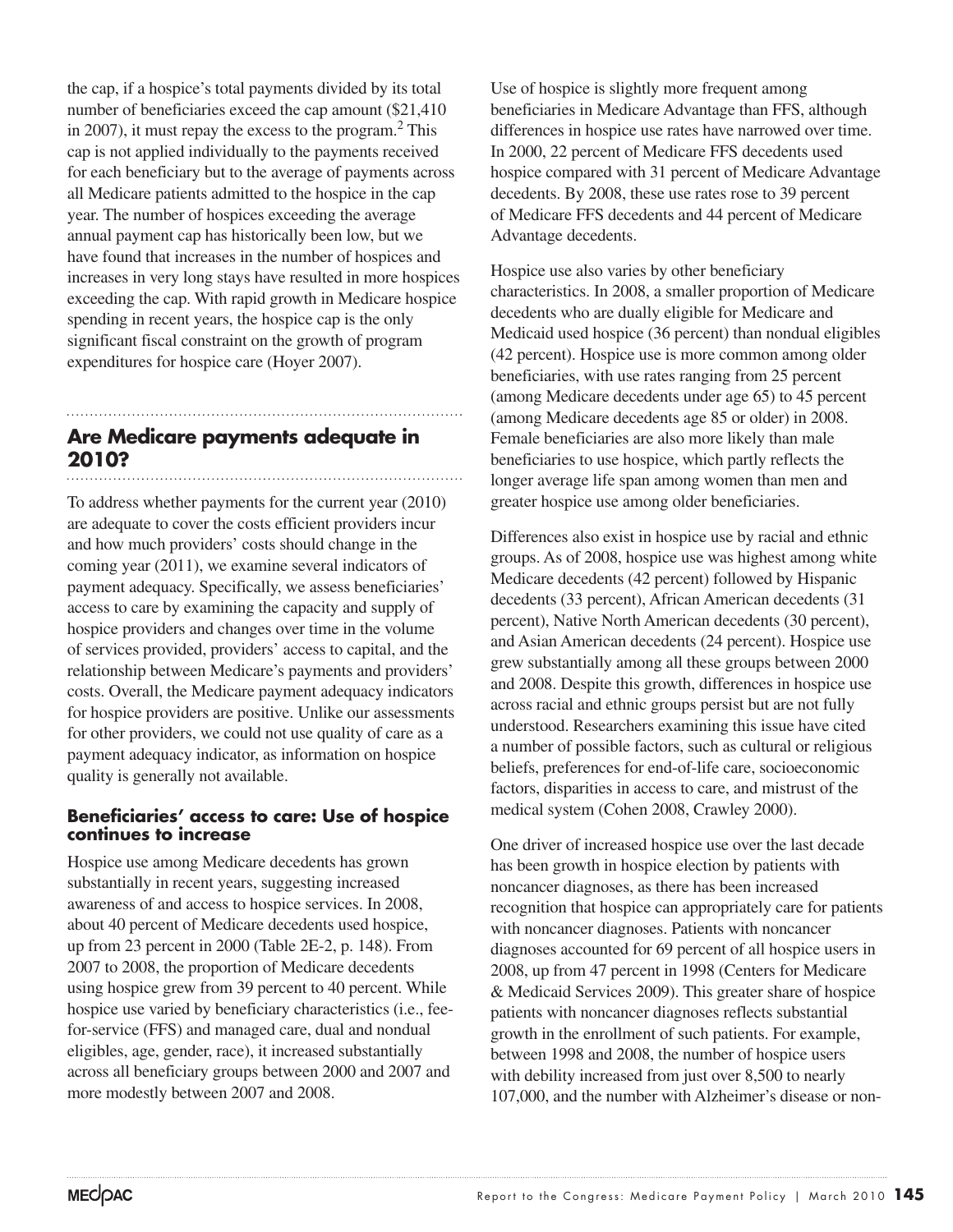## **March 2009 Commission recommendations on hospice**

The Commission's analyses have shown that the<br>current structure of the hospice payment system<br>makes long stays in hospice more profitable<br>for providers than short stays. These enalyses have current structure of the hospice payment system makes long stays in hospice more profitable for providers than short stays. These analyses have found that hospice visits tend to be more frequent at the beginning of a hospice episode and at the end of the episode near the time of a patient's death and less frequent in the intervening period. But the Medicare payment rate, which is constant over the course of the episode, does not take into account the different levels of effort that occur during different periods within an episode. As a result, long hospice stays, which generally have a lower average visit intensity over the course of an episode, are more profitable than short stays. The incentives in the current hospice payment system for long stays may have led to inappropriate utilization of the benefit among some providers. To address these problems, the Commission made the following recommendations in March 2009.

**The Congress should direct the Secretary to change the Medicare payment system for hospice to:**

- **• have relatively higher payments per day at the beginning of the episode and relatively lower payments per day as the length of the episode increases,**
- **• include a relatively higher payment for the costs associated with patient death at the end of the episode, and**
- **• implement the payment system changes in 2013, with a brief transitional period.**

**These payment system changes should be implemented in a budget-neutral manner in the first year.**

Compared with the current hospice payment system, this payment model would result in a much stronger relationship between Medicare payments and hospices' level of effort in providing care throughout an episode and promote stays of a length consistent with hospice as an end-of-life benefit.

**The Congress should direct the Secretary to:**

- **• require that a hospice physician or advanced practice nurse visit the patient to determine continued eligibility prior to the 180thday recertification and each subsequent recertification and attest that such visits took place,**
- **• require that certifications and recertifications include a brief narrative describing the clinical basis for the patient's prognosis, and**
- **• require that all stays in excess of 180 days be medically reviewed for hospices for which stays exceeding 180 days make up 40 percent or more of their total cases.**

These steps would help to instill greater accountability in use of the hospice benefit by promoting more physician engagement in the hospice certification and recertification process. The recommendation would also bring more scrutiny to the Medicare claims of hospices with aberrant utilization patterns. CMS has

Alzheimer's dementia grew from about 28,000 to 174,000 (Centers for Medicare & Medicaid Services 2009).

#### **Capacity and supply of providers: Supply of hospices continues to grow, driven by growth in for-profit providers**

The number of hospice providers has grown substantially in recent years. From 2001 to 2008, the total number of

hospices increased from just over 2,300 to nearly 3,400, an increase of 47 percent (Table 2E-3, p. 149). The most rapid growth occurred between 2003 and 2007, with an average annual growth rate of 8 percent. Growth continued between 2007 and 2008 at a rate of 4 percent. The slower growth rate in 2008 may have been due in part to CMS guidance to state survey and certification agencies in 2007 that placed surveys of hospices applying to be

*<sup>(</sup>continued next page)*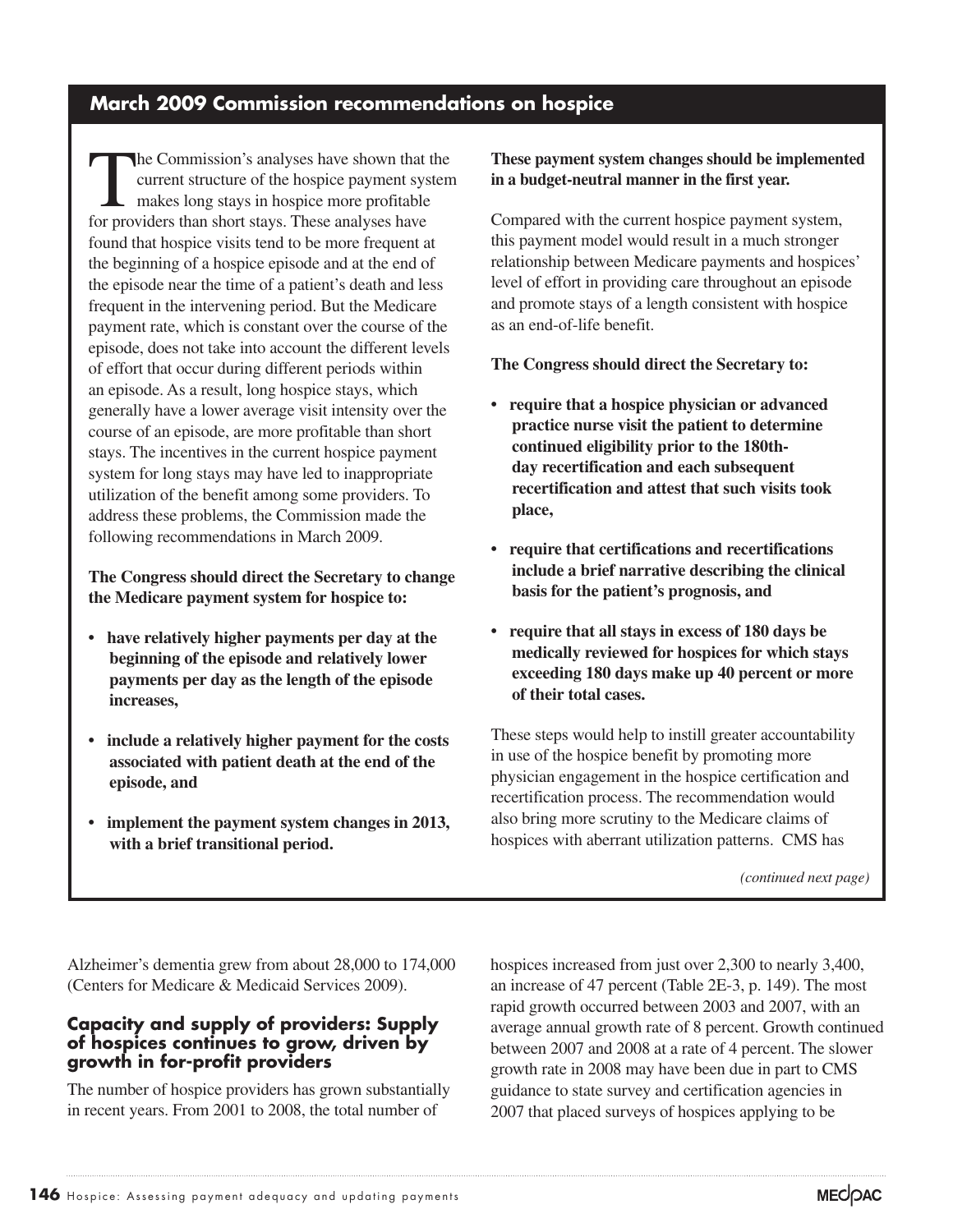# **March 2009 Commission recommendations on hospice (cont.)**

adopted one part of this recommendation, requiring that all certifications and recertifications include a brief physician narrative explaining the clinical basis for the prognosis.

**The Secretary should direct the Office of Inspector General to investigate:**

- **• the prevalence of financial relationships between hospices and long-term care facilities such as nursing facilities and assisted living facilities that may represent a conflict of interest and influence admissions to hospice,**
- **• differences in patterns of nursing home referrals to hospice,**
- **• the appropriateness of enrollment practices for hospices with unusual utilization patterns (e.g., high frequency of very long stays, very short stays, or enrollment of patients discharged from other hospices), and**
- **• the appropriateness of hospice marketing materials and other admissions practices and potential correlations between length of stay and deficiencies in marketing or admissions practices.**

Questions have been raised about the appropriateness of certain practices among some hospices, including relationships between hospices and long-term care

facilities and enrollment and marketing practices. A comprehensive review of these relationships and practices by the Office of Inspector General would provide greater understanding of the nature of these relationships and practices and the degree to which inappropriate behavior may be occurring.

**The Secretary should collect additional data on hospice care and improve the quality of all data collected to facilitate the management of the hospice benefit. Additional data could be collected from claims as a condition of payment and from hospice cost reports.**

Medicare has historically collected minimal information on hospices' services and costs. This recommendation would improve the data on services and costs, which would help facilitate reform and oversight of the benefit. For example, the Commission indicated that hospice claims should contain information on the type and duration of visits provided to better understand patterns of care among patients. Also, hospice cost reports should include additional information on revenues and be subject to additional reviews to ensure that they serve as accurate fiscal documents. Beginning January 2010, CMS expanded its data-reporting requirements for hospice claims consistent with this recommendation, to include the length of visits as well as additional types of visits such as physical, speech, and occupational therapist visits. ■

new Medicare providers (and surveys of certain other providers) in the lowest tier of their workload priorities.<sup>3</sup>

For-profit hospices account for most of the growth in the number of hospices. From 2001 to 2008, for-profit hospices grew 128 percent, compared with 1 percent growth in nonprofit hospices and 25 percent growth in hospices with government or other ownership. As of 2008, about 52 percent of hospices were for profit, 35 percent were nonprofit, and 13 percent were government or other ownership structures.

Growth in the number of hospices occurred predominantly among freestanding providers. Between 2001 and 2008, freestanding hospices grew 87 percent, compared with a 9 percent increase in home-health-based hospices and a 2 percent decrease in hospital-based hospices. Skilled nursing facility (SNF)-based hospices grew from 12 providers to 19 providers over this period.<sup>4</sup> As of 2008, 66 percent of hospices were freestanding, 17 percent were home health based, 16 percent were hospital based, and fewer than 1 percent were SNF based.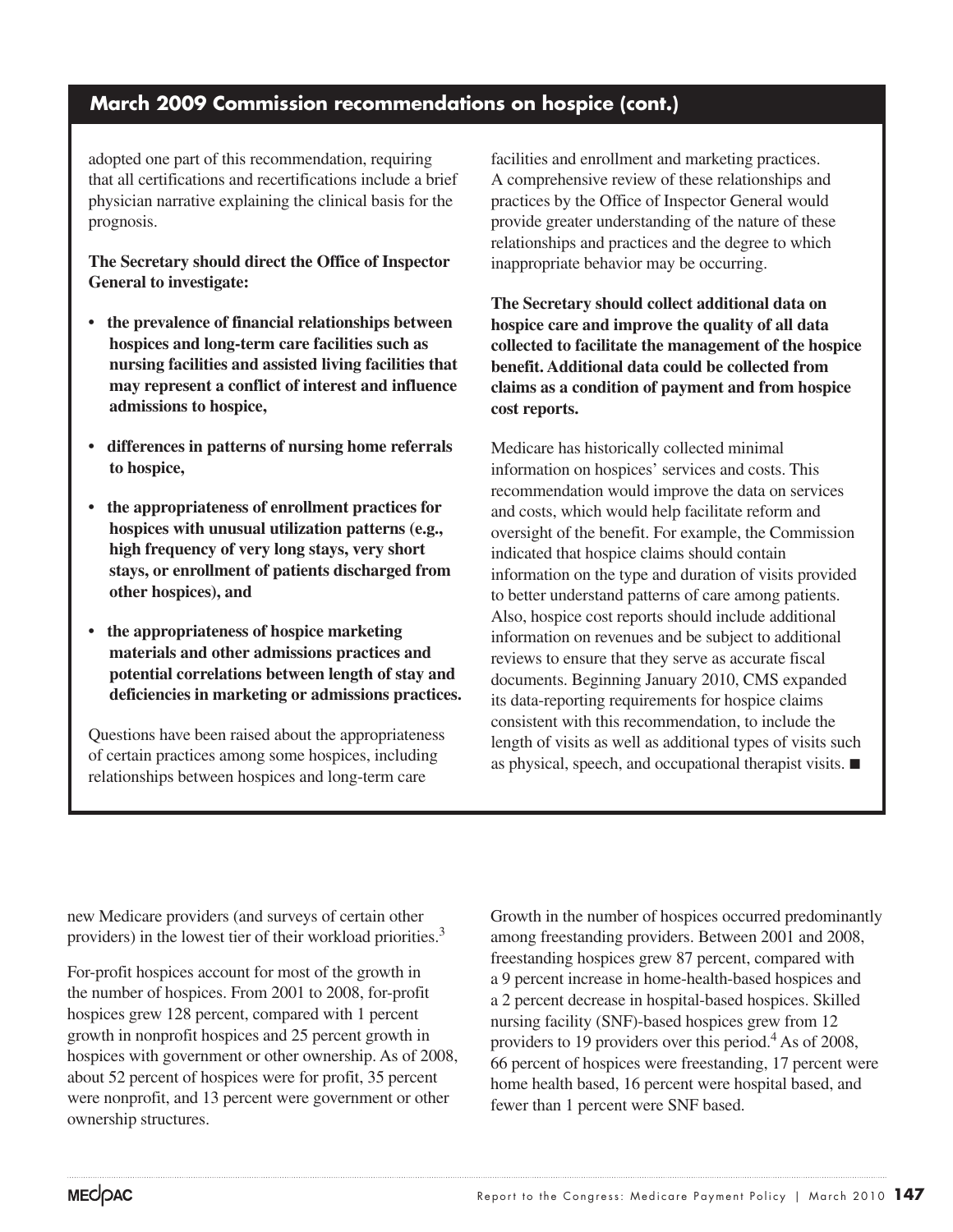#### **2E –2 Use of hospice continues to increase**

|                       | 2000  | 2005  | 2006  | 2007  | 2008  | Average annual<br>percentage point change<br>2000-2007 | <b>Percentage</b><br>point change<br>2007-2008 |
|-----------------------|-------|-------|-------|-------|-------|--------------------------------------------------------|------------------------------------------------|
| All beneficiaries     | 22.9% | 34.2% | 37.0% | 38.9% | 40.1% | 2.3%                                                   | 1.2%                                           |
| FFS beneficiaries     | 21.5  | 33.4  | 36.2  | 38.0  | 39.2  | 2.4                                                    | 1.2                                            |
| MA beneficiaries      | 30.9  | 40.3  | 41.3  | 42.9  | 43.9  | 1.7                                                    | 1.0                                            |
| Dual eligibles        | 17.5  | 29.8  | 32.5  | 34.5  | 35.8  | 2.4                                                    | 1.3                                            |
| Nondual eligibles     | 24.5  | 35.7  | 38.4  | 40.3  | 41.5  | 2.3                                                    | 1.2                                            |
| Age                   |       |       |       |       |       |                                                        |                                                |
| <65                   | 17.0  | 22.4  | 23.7  | 24.5  | 25.0  | 1.1                                                    | 0.5                                            |
| $65 - 74$             | 25.4  | 32.5  | 34.2  | 35.6  | 36.2  | 1.5                                                    | 0.6                                            |
| $75 - 84$             | 24.2  | 35.4  | 38.1  | 40.1  | 41.1  | 2.3                                                    | 1.0                                            |
| $85+$                 | 21.4  | 37.2  | 41.0  | 43.5  | 45.3  | 3.2                                                    | 1.8                                            |
| Race/ethnicity        |       |       |       |       |       |                                                        |                                                |
| White                 | 23.8  | 35.6  | 38.5  | 40.5  | 41.8  | 2.4                                                    | 1.3                                            |
| African American      | 17.0  | 26.1  | 28.2  | 29.9  | 30.7  | 1.8                                                    | 0.8                                            |
| Hispanic              | 21.1  | 29.2  | 31.2  | 32.6  | 32.9  | 1.6                                                    | 0.3                                            |
| Asian American        | 15.2  | 20.5  | 21.9  | 22.9  | 24.4  | 1.1                                                    | 1.5                                            |
| Native North American | 13.0  | 26.3  | 27.6  | 28.8  | 29.7  | 2.3                                                    | 0.9                                            |
| Gender                |       |       |       |       |       |                                                        |                                                |
| Male                  | 22.4  | 31.8  | 34.1  | 35.9  | 36.7  | 1.9                                                    | 0.8                                            |
| Female                | 23.3  | 36.3  | 39.4  | 41.5  | 43.0  | 2.6                                                    | 1.5                                            |
|                       |       |       |       |       |       |                                                        |                                                |

**Percent of Medicare decedents who used hospice**

Note: FFS (fee-for-service), MA (Medicare Advantage).

Source: MedPAC analysis of data from the denominator file and the Medicare Beneficiary Database from CMS.

The increase in the supply of hospices occurred in both rural and urban areas. Not shown in Table 2E-3, between 2001 and 2008, the number of urban hospices grew about 60 percent and the number of rural hospices grew about 25 percent. As of 2008, about 31 percent of hospices are rural and 69 percent are urban.

Growth in the number of hospices by state between 2001 and 2008 varied, with some states experiencing extremely robust growth (more than doubling in Alaska, Utah, Louisiana, Mississippi, Nevada, Texas, and South Carolina) and others experiencing no growth (South Dakota, West Virginia, and the District of Columbia) or very slight declines in the number of hospice providers (Maryland, New York, and North Dakota). Four states with the highest share of hospices reaching the cap in 2007 (Mississippi, Alabama, Arizona, and Oklahoma) had

above average growth in the number of hospices between 2001 and 2008, with increases in the number of providers ranging from about 62 percent to 160 percent during this time.

Recognizing that the raw number of hospices may not be the best measure of provider capacity, we examined the relationship between the supply of hospices and the rate of hospice use among Medicare decedents across states. As shown in Figure 2E-1, there appears to be no relationship between the supply of hospices (as measured by number of hospices per 1,000 Medicare decedents) and the rate of hospice use (as measured by the percent of Medicare decedents that used hospice) across states. This finding suggests that the number of hospices alone is not necessarily a good indicator of beneficiary access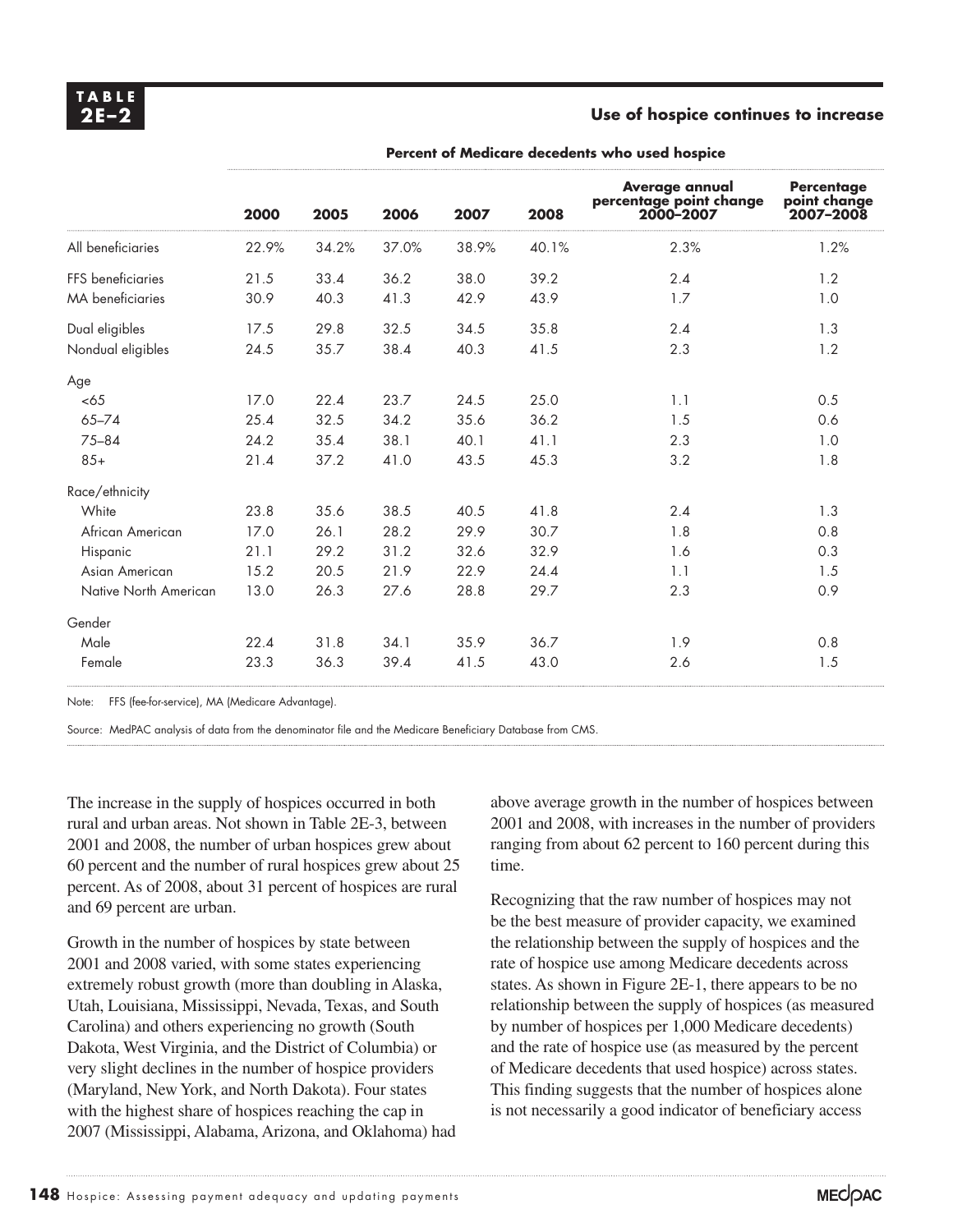#### **2E –3 The total number of hospices rose substantially between 2001 and 2008, driven by growth in for-profit hospices**

| <b>Category</b>   | 2001  | 2002  | 2003  | 2004   | 2005  | 2006  | 2007  | 2008  | <b>Aggregate</b><br>percent change,<br>2001-2008 |
|-------------------|-------|-------|-------|--------|-------|-------|-------|-------|--------------------------------------------------|
| All hospices      | 2.303 | 2,349 | 2,464 | 2,643  | 2.870 | 3.073 | 3.258 | 3.389 | 47%                                              |
| For profit        | 765   | 819   | 922   | 1,091  | 1,282 | 1.464 | ,637  | 1.748 | 128                                              |
| Nonprofit         | 1.184 | .172  | 1.173 | 1.171  | 1.181 | 1.184 | l.188 | 1.197 |                                                  |
| Government/other  | 354   | 358   | 369   | 381    | 407   | 425   | 433   | 444   | 25                                               |
| Freestanding      | 1.196 | ,251  | 1.361 | 541. ا | 1.737 | 1.922 | 2,098 | 2,233 | 87                                               |
| Home health based | 541   | 530   | 532   | 538    | 566   | 583   | 592   | 592   | 9                                                |
| Hospital based    | 554   | 553   | 557   | 551    | 553   | 553   | 551   | 545   | $-2$                                             |
| SNF based         | 12    | 15    | 14    | 13     | 14    | 15    | 17    | 19    | 58                                               |

Note: SNF (skilled nursing facility).

Source: MedPAC analysis of data from CMS Providing Data Quickly system, https://pdq.cms.hhs.gov, accessed November 20, 2009.

to care, and trends in these statistics should be interpreted cautiously.

#### **Volume of services: The number of hospice users and average length of stay have increased substantially**

The number of Medicare beneficiaries receiving hospice services doubled between 2000 and 2008, surpassing 1 million by 2008 (Table 2E-4, p. 150). The number of hospice users increased rapidly between 2000 and 2007, at an average rate of 10 percent per year, and continued to grow in 2008 at a somewhat slower but still significant rate of 5.5 percent.

The average length of stay also increased substantially over the last decade. Medicare decedents in 2008 who used hospice had an average length of stay of 83 days (over the course of their lifetime), compared with an average of 54 days for their counterparts in 2000. The increased average length of stay reflects in large part an increase in very long hospice stays, while short stays remained virtually unchanged (Figure 2E-2, p. 150). Between 2000 and 2008, hospice length of stay at the 90th percentile grew substantially, increasing from 141 days to 235 days. In contrast, the median length of stay during this period held steady at 17 days and the 25th percentile decreased slightly from 6 days to 5 days. While the increase in very long hospice stays is a concern, so too is the persistence of very short stays. With very short



**Hospice Medicare margins**

Note: Each data point in the chart represents one state.

Source: MedPAC analysis of the denominator file and the Medicare Beneficiary Database from CMS, and data from CMS Providing Data Quickly system, http://pdq.cms.hhs.gov.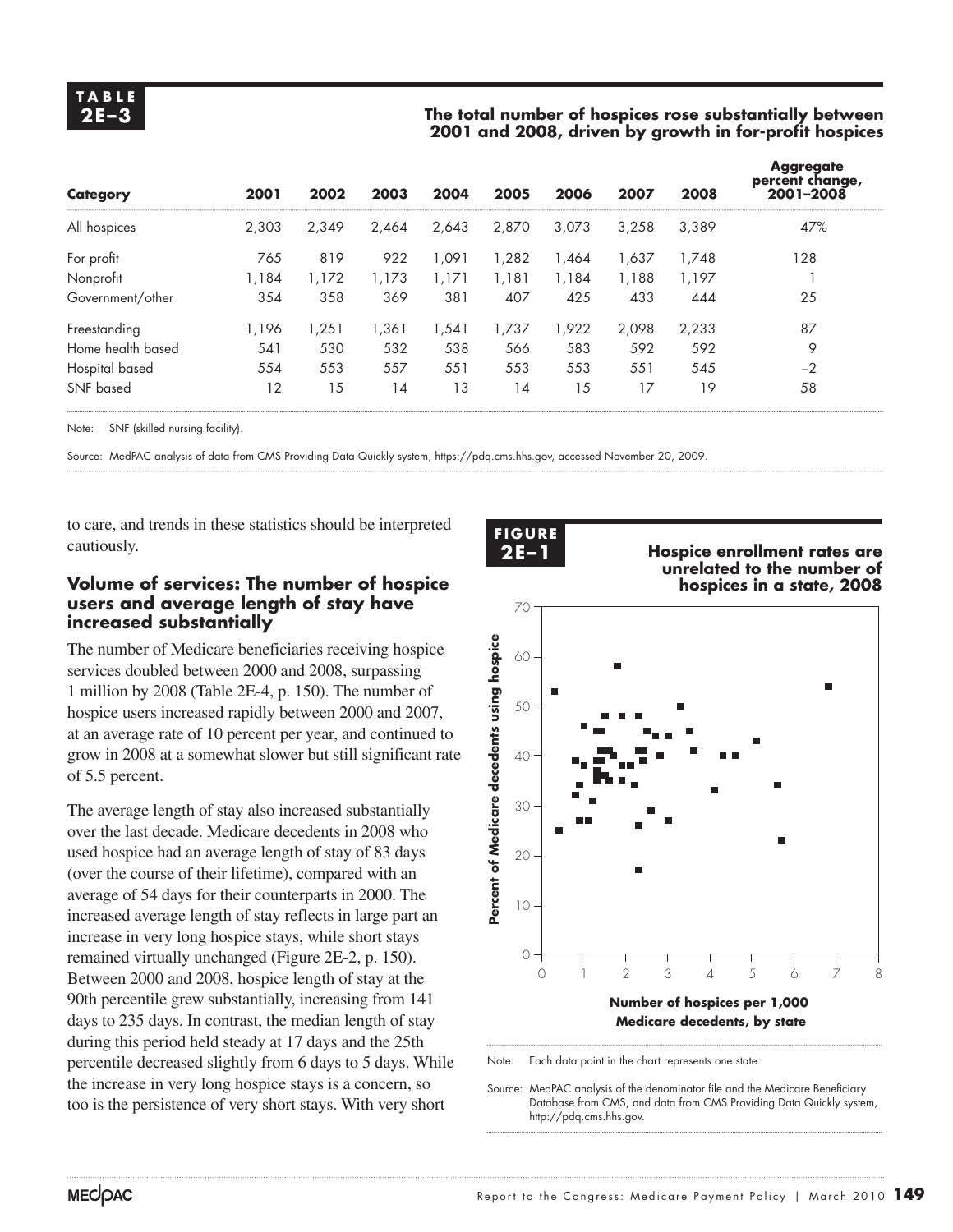#### **2E –4 The volume of hospice use has increased substantially**

| <b>Category</b>                                  | 2000    | 2007      | 2008      | <b>Average annual</b><br>percent change<br>2000–2007 | <b>Percent</b><br>change<br>2007-2008 |
|--------------------------------------------------|---------|-----------|-----------|------------------------------------------------------|---------------------------------------|
| Number of hospice users                          | 513,000 | 1.000.000 | 1.055.000 | 10.0%                                                | 5.5%                                  |
| Total spending (in billions)                     | \$2.9   | \$10.3    | \$11.2    | 19.8                                                 | 8.7                                   |
| Average length of stay among decedents (in days) | 54      | 80        | 83        | 5.8                                                  | 3.8                                   |

Note: Length of stay reflects the total number of days the decedent hospice user was enrolled in the Medicare hospice benefit during his/her lifetime.

Source: MedPAC analysis of the denominator file, the Medicare Beneficiary Database from CMS, and the 100 percent hospice claims standard analytical file from CMS.

hospice stays, the patient does not fully benefit from all that hospice has to offer. As discussed in our March 2009 report, an expert panel that we convened of hospice industry representatives indicated that very short stays in hospice largely stem from factors unrelated to the

Medicare hospice payment system, such as reluctance among physicians, patients, and their families to recognize a terminal situation and the financial incentives of acute care providers to continue treating a terminal patient (Medicare Payment Advisory Commission 2009).



Note: Data reflect hospice length of stay for Medicare decedents who used hospice at the time of death or prior to death. Length of stay reflects the total number of days the decedent was enrolled in the Medicare hospice benefit during his/her lifetime.

Source: MedPAC analysis of the denominator file and the Medicare Beneficiary Database from CMS.

Note: Note and Source are in InDesign.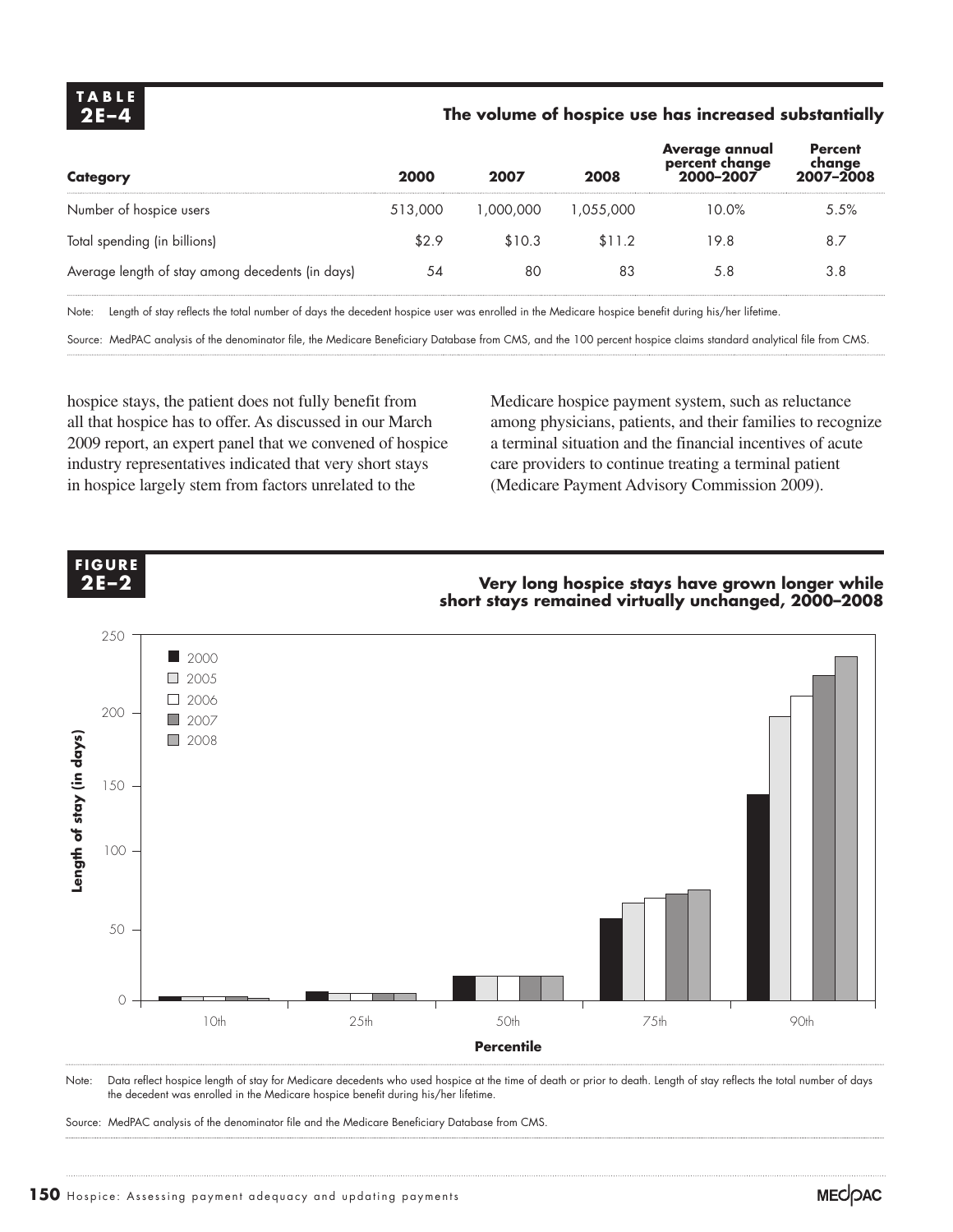#### **2E –5 Hospices that exceeded Medicare's annual payment cap, 2002–2007**

| Category                                                                      | 2002  | 2003  | 2004  | 2005  | 2006  | 2007   |
|-------------------------------------------------------------------------------|-------|-------|-------|-------|-------|--------|
| Percent of hospices exceeding the cap                                         | 2.6%  | 4.1%  | 5.8%  | 7.8%  | 9.4%  | 10.4%  |
| Average payments over the cap per hospice<br>exceeding the cap (in thousands) | \$470 | \$664 | \$749 | \$755 | \$731 | \$612  |
| Payments over the cap as percent of overall<br>Medicare hospice spending      | 0.6%  | 1.2%  | 1.7%  | 2.2%  | 2.4%  | 2.0%   |
| Total Medicare hospice spending (in billions)                                 | \$4.4 | \$5.4 | \$6.6 | \$7.7 | \$8.8 | \$10.4 |

Note: The cap year is defined as the period beginning November 1 and ending October 31 of the following year.

Source: MedPAC analysis of 100 percent hospice claims standard analytical file data, Medicare hospice cost reports, Provider of Services file data from CMS, and CMS Providing Data Quickly system. Data on total spending for each fiscal year from the CMS Office of the Actuary.

As discussed in our June 2008 report, the increase in long hospice stays appears to be partly the result of the enrollment of more patients with noncancer diagnoses, for whom it may be harder to predict life expectancy. However, a changing diagnosis profile of patients does not fully explain the growth in very long stays. Some providers, particularly providers that exceeded the hospice cap, appeared to have a higher prevalence of long-stay patients across all diagnoses, suggesting some patient selection may be at work.

The percent of hospices exceeding the cap, while growing each year between 2002 and 2007, appears to be leveling off and remained relatively small at an estimated 10 percent in 2007 (Table 2E-5). Medicare payments over the cap attributable to these hospices represented 2 percent of total hospice payments in 2007. While the number of above-cap hospices increased in 2007, the total dollars of cap overpayments fell slightly from \$211 million in 2006 to \$208 million in 2007 (not shown in the table). As a result, between 2006 and 2007, the average cap overpayment per above-cap hospice declined from about \$731,000 to \$612,000.

As discussed in our June 2008 report, above-cap hospices are more likely to be for-profit, freestanding facilities and to have smaller patient loads than below-cap hospices (Medicare Payment Advisory Commission 2008). They treat a larger share of patients with Alzheimer's disease and other neurological conditions than hospices that do not exceed the cap. Most importantly, hospice providers exceeding the cap exhibit significantly longer lengths of

stay than hospices remaining under the cap, even when taking patient mix into account. For example, the share of hospice users in 2007 with cancer who had stays exceeding 180 days for above-cap hospices (19 percent) was double that for below-cap hospices (9 percent) (Table 2E-6). Between 44 percent and 50 percent of above-cap hospices' patients with neurological conditions, heart or circulatory conditions, or chronic obstructive pulmonary disease had stays exceeding 180 days, compared with 18



**2E –6 Percent of hospice users with stays exceeding 180 days, by diagnosis, for above-cap and below-cap hospices, 2007**

|                         | <b>Hospices</b> |                  |  |  |  |  |
|-------------------------|-----------------|------------------|--|--|--|--|
| <b>Diagnosis</b>        | Above cap       | <b>Below cap</b> |  |  |  |  |
| All                     | 41%             | 18%              |  |  |  |  |
| Cancer                  | 19              |                  |  |  |  |  |
| Neurological conditions |                 |                  |  |  |  |  |
| Heart/circulatory       |                 | 18               |  |  |  |  |
| Debility                | 38              | 22               |  |  |  |  |
| COPD                    |                 | 24               |  |  |  |  |
| )ther                   |                 |                  |  |  |  |  |

Note: COPD (chronic obstructive pulmonary disease). Data reflect the percent of hospice users in 2007 whose hospice length of stay was beyond 180 days.

Source: MedPAC analysis of 100 percent hospice claims standard analytical file data from CMS.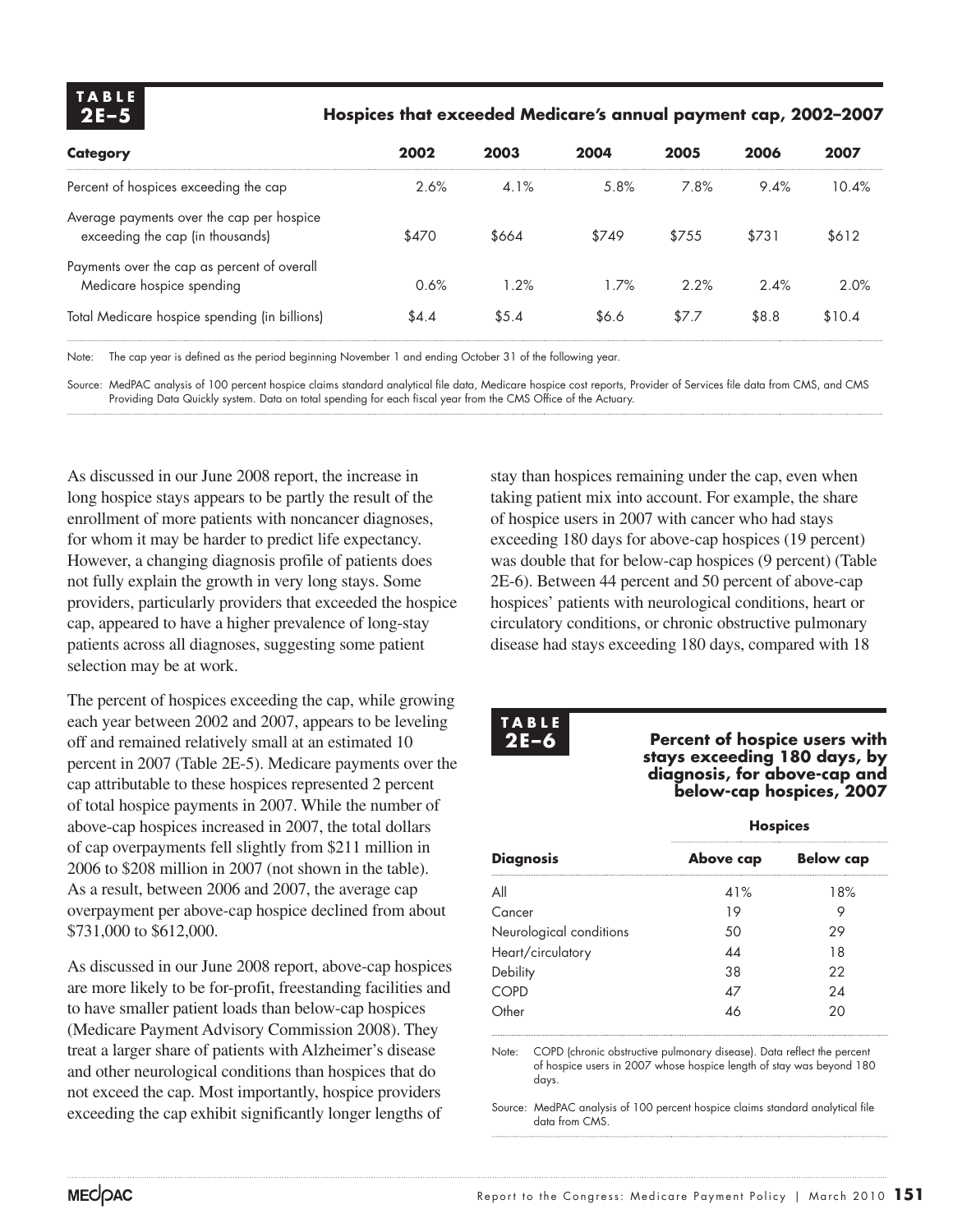#### **2E –7 Hospice live discharges as a percent of all discharges, by diagnosis, for above-cap and below-cap hospices, 2007**

|                         | <b>Hospices</b> |                  |  |  |  |
|-------------------------|-----------------|------------------|--|--|--|
| <b>Diagnosis</b>        | Above cap       | <b>Below cap</b> |  |  |  |
| All                     | 46%             | 16%              |  |  |  |
| Cancer                  | 24              | 10               |  |  |  |
| Neurological conditions | 41              | 18               |  |  |  |
| Heart/circulatory       | 55              | 1.5              |  |  |  |
| Debility                |                 | 20               |  |  |  |
| COPD                    | .54             | 19               |  |  |  |
| )ther                   |                 | 21               |  |  |  |

Note: COPD (chronic obstructive pulmonary disease).

Source: MedPAC analysis of 100 percent hospice claims standard analytical file data and the denominator file from CMS.

percent to 29 percent of patients with these conditions in below-cap hospices.

Hospices that exceed the cap also have substantially higher rates of live discharges than hospices that do not exceed the cap (Table 2E-7). In 2007, nearly half (46 percent) of all discharges by above-cap hospices in 2007 were live discharges, compared with 16 percent in below-cap hospices. Among patients with similar diagnoses, abovecap hospices also have substantially higher rates of live discharges than below-cap hospices. For example, 55 percent of patients with heart or circulatory conditions were discharged alive in above-cap hospices, compared with 15 percent in below-cap hospices. While hospice is intended to be end-of-life care, the occurrence of some live discharges is not unexpected. A patient's disease may not follow the expected course (e.g., cancer may go into remission) or a patient may decide to revoke the hospice election and return to conventional treatment. However, what is notable about the live discharges by abovecap hospices is how much more frequently they occur compared with below-cap hospices. Above-cap hospices' substantially higher live discharge rates, combined with the longer lengths of stay, raise questions about whether above-cap hospices are admitting patients before they meet the hospice eligibility criteria. The Commission previously recommended that the Office of Inspector

General (OIG) examine the appropriateness of enrollment practices among hospices with unusual utilization patterns. Very high rates of live discharges among some hospices may be an area that could benefit from further examination by the OIG.

Critics of the cap contend that it may force many hospices to go out of business or to limit access to care for noncancer patients or racial and ethnic minorities. We have evaluated this claim and find no evidence to suggest that the growing number of providers exceeding the Medicare limit on payments has affected patients' access to hospice care.

The data in Table 2E-8 show that the Medicare hospice cap is unrelated to hospice use rates across states. For example, Florida, Colorado, Iowa, Oregon, and Delaware have high rates of hospice use among Medicare decedents and few above-cap hospices, which demonstrates that exceeding the cap is not required to achieve high rates of hospice use. Furthermore, hospice use rates vary substantially across states that have a high share of abovecap hospices. On the one hand, Mississippi, the state with the highest share of above-cap hospices (47 percent) has a below average hospice use rate (35 percent of Medicare decedents), whereas Arizona and Utah have both high rates of hospice use and above-cap hospices. Overall, these data suggest that the Medicare hospice cap is unrelated to hospice use rates across states.

Similarly, our analysis of states with the highest hospice use by minority populations found that the cap is unrelated to hospice use by minority populations. States with the highest rates of hospice use by minorities varied in the share of hospices exceeding the cap. The three states with the greatest rates of hospice use among minorities had a very low share of above-cap hospices.

#### **Quality of care: Information on hospice quality is very limited**

Publicly reported information on hospice quality is generally not available. The absence of such information reflects the fact that hospice quality measures remain under development. Numerous studies have indicated that hospice improves the quality of remaining life for patients who elect it (Kane et al. 1984, Miller et al. 2003). But developing standardized empirical quality measures that can be used for program administration—either to compare provider performance or to adjust payments under future pay-for-performance programs—presents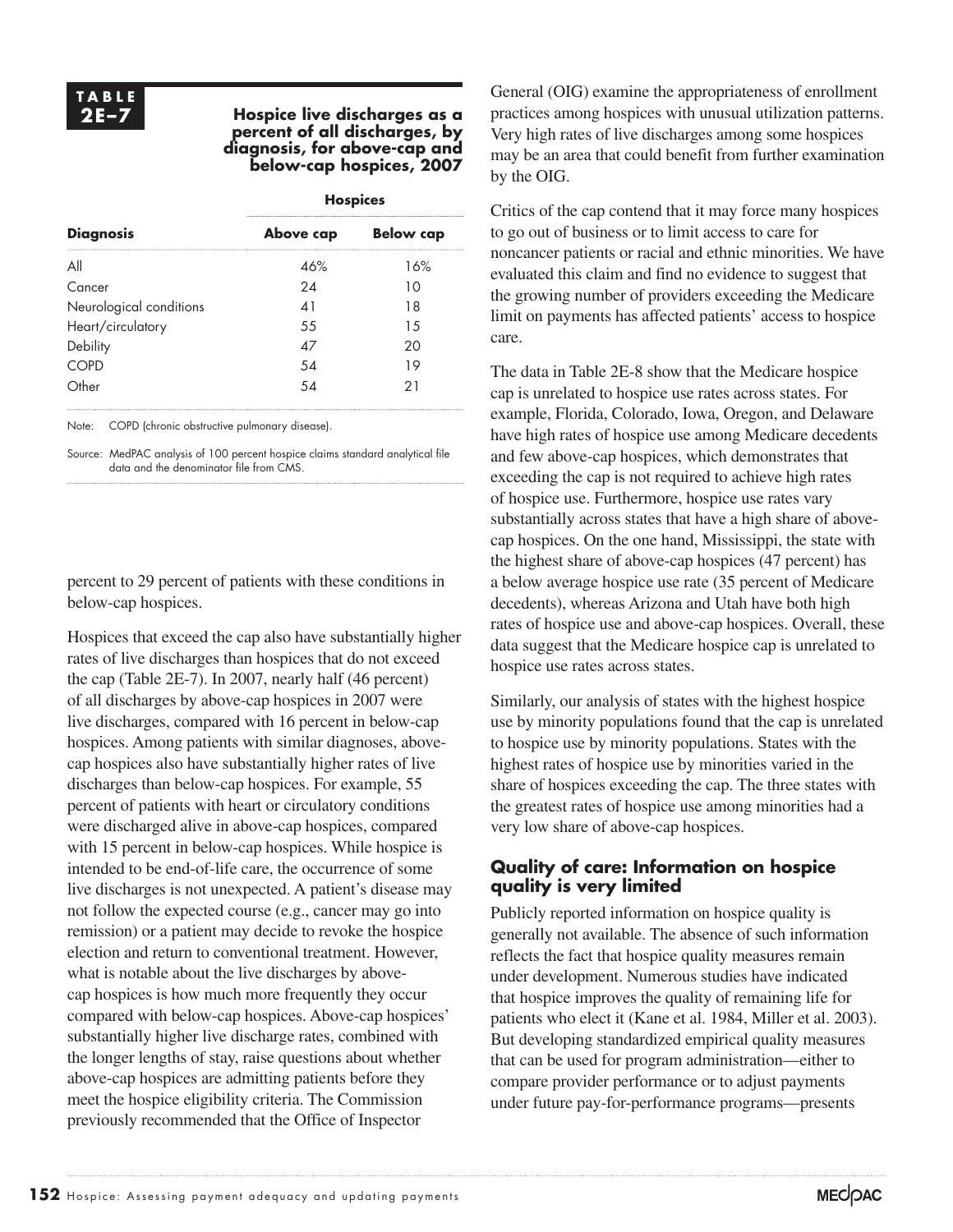unique challenges. The set of hospice characteristics that are correlated with quality is not clear-cut and structural, process, and outcomes measures are scarce. Measures that rely on family perceptions of care are more common, but establishing the validity of those characteristics may be difficult because of their subjective nature. Measures that rely on hospice patient satisfaction exist but are less common and apply only to a subset of patients who are able to provide feedback on care near the end of life. Despite these challenges, there have been a number of efforts to develop hospice quality measures and to collect data. Building on one or more of these efforts or the lessons learned from them may be a possible pathway toward developing quality measures for program administration and public reporting.

#### **Conceptual frameworks for measuring quality**

There have been a number of efforts to conceptually define elements of hospice care or end-of-life care that are indicative of high quality. In 1997, the Institute of Medicine (IOM) identified a number of elements that it considered intrinsic to health care systems (including hospices) engaged in providing care at the end of life (Institute of Medicine 1997), including providing or arranging for symptom prevention and relief; attention to emotional and spiritual needs and goals; care for the patient and family as a unit; sensitive communication, goal setting, and advance planning; interdisciplinary care; and services appropriate to the various settings and ways people die. In 2004, the Agency for Healthcare Research and Quality (AHRQ) sponsored an intensive literature review on end-of-life care (including hospices) that focused on relevant patient, family, and provider factors as well as processes and interventions that could be used to identify components of high-quality care (Lorenz et al. 2004).<sup>5</sup> In 2006, the National Quality Forum (NQF) issued a national framework and preferred practices in palliative and end-of-life care (National Quality Forum 2006). NQF identified a list of 38 preferred practices covering the following eight areas: structures and processes of care; physical aspects of care; psychological and psychiatric aspects of care; social aspects of care; spiritual, religious, and existential aspects of care; cultural aspects of care; care of the imminently dying patient; and ethical and legal aspects of care.

#### **Family and patient surveys**

Patient and family assessments can suggest the presence or absence of quality in the hospice care a patient receives.



**2E –8 The hospice cap is unrelated to the use of hospice services across states, 2007**

|                                              | Percent of:                          |                                         |  |  |  |
|----------------------------------------------|--------------------------------------|-----------------------------------------|--|--|--|
| Ten states with highest<br>hospice use rates | <b>Decedents</b><br>using<br>hospice | <b>Hospices</b><br>exceeding<br>the cap |  |  |  |
| Arizona                                      | 57%                                  | 32%                                     |  |  |  |
| Utah                                         | 52                                   | 21                                      |  |  |  |
| Florida                                      | .52                                  | .5                                      |  |  |  |
| Colorado                                     | 48                                   | 2                                       |  |  |  |
| lowa                                         | 48                                   |                                         |  |  |  |
| Oregon                                       | 47                                   | 2                                       |  |  |  |
| Delaware                                     | 46                                   |                                         |  |  |  |
| New Mexico                                   | 44                                   | 9                                       |  |  |  |
| Texas                                        | 44                                   | 10                                      |  |  |  |
| Michigan                                     | $\Delta\Lambda$                      | 3                                       |  |  |  |

Source: MedPAC analysis of the denominator file, the Medicare Beneficiary Database, 100 percent hospice claims standard analytical file data, Medicare hospice cost reports from CMS, and the CMS Providing Data Quickly system.

#### **National Hospice and Palliative Care Organization**

**surveys** One of the most widely used assessments is the Family Evaluation of Hospice Care (FEHC), a survey developed and fielded by the National Hospice and Palliative Care Organization (NHPCO), with major analytic and substantive input from researchers at Brown University (Connor et al. 2004, Connor et al. 2005). The data from this survey are not publicly available. The FEHC surveys recipients on how well the hospice attended to family support and information needs, how well the hospice assisted in coordinating care, and the family's perception of how well the hospice cared for the patient overall and met the patient's needs for pain management, assistance with respiratory difficulty, and emotional support. NHPCO also developed the End Results Outcome Measures (EROM) care tool that includes 3 measures: whether the patient's pain was brought to a comfortable level within 48 hours of hospice admission (based on the patient's self-report) and whether unwanted hospitalizations and cardiopulmonary resuscitation were avoided. In October 2006, NQF endorsed national voluntary consensus standards related to the quality of care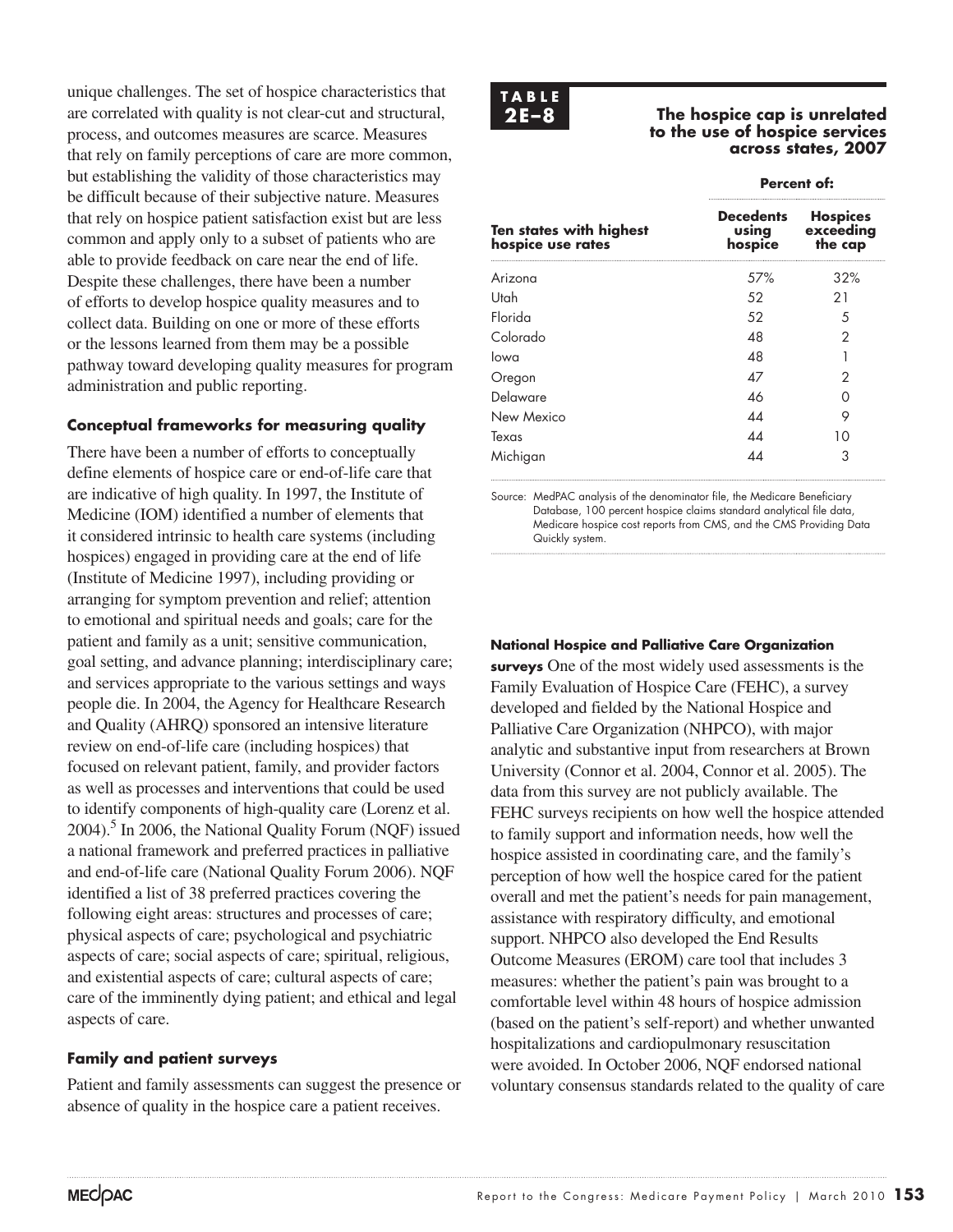for symptom management and end-of-life care for patients with cancer. Among the measures endorsed was NHPCO's FEHC and one measure from the NHPCO EROM on pain control. NHPCO also fields a bereavement survey of family members and is developing a patient evaluation of hospice and palliative care.

**National Association for Home Care and Hospice** 

**surveys** The National Association for Home Care and Hospice (NAHC) has an abbreviated version of a family satisfaction survey as well as a patient survey. The data from these surveys are not publicly available. Each survey is a single page, and each asks the respondent to rate the hospice's performance by agreeing or disagreeing with statements characterizing how well the hospice met the patient's pain and symptom management and other needs, its communications with the patient and the family, and the hospice staff's personal interactions with the patient. Participating hospices provide the surveys to the patient (two weeks after admission) or the family (two months after the patient's death); respondents return the surveys directly to NAHC, which compiles the data and reports hospice-specific results to each participating hospice. Recently, NAHC has also fielded a bereavement survey.

**Benefits and challenges of surveys**Family and patient surveys represent potentially useful tools for hospices to identify areas for improvement within their operations. Measuring hospice patient satisfaction, however, is a uniquely difficult endeavor. Because of the physical and emotional effects of a patient's illness, some patients may be unable or limited in their capacity to provide feedback on the hospice care they receive. Efforts to design patient satisfaction measures must confront these and other challenges and do so in a way that is sensitive to the individual circumstances each patient faces near the end of life. Given that much of the hospice benefit consists of emotional, spiritual, and psychological supports, family perceptions may be appropriate indicators of the quality of hospice care. However, there are limitations to the potential use of these types of surveys by the Medicare program in assessing the quality of hospice care. First, the surveys are voluntary, and although the organizations encourage their members to participate in the survey effort, members are not required to do so. Therefore, data obtained from such surveys may not come from a representative sample of hospices. Second, family surveys measure hospice care through the perceptions of family members or persons otherwise closely related to the

hospice patient. The answers of family members may not necessarily reflect the patient's actual experience, particularly if the patient was unable to communicate well. A third limitation of hospice performance assessments by family members is the tendency for respondents to give positive ratings; thus, such assessments may not adequately differentiate performance among hospices. For example, results from the 2005 FEHC suggest that well over 90 percent of survey respondents rated their family member's care as "excellent" or "very good" (Rhodes et al. 2007). These scores may reflect the nature of family members' perceptions—that they greatly appreciate hospice involvement at the end of the patient's life and may not have a frame of reference from which to differentiate various levels of quality of hospice care.

#### **CMS initiatives on hospice quality**

CMS does not currently require hospices to report quality data. However, the agency does have initiatives under way related to hospice quality. The Medicare conditions of participation require all hospices to have a quality assessment and performance improvement (QAPI) program. CMS also recently completed a project to identify potential hospice quality measures and is now conducting a follow-up project to test a subset of those measures in a small number of hospices.

**QAPI Program** As part of revisions to the hospice conditions of participation finalized in 2008, CMS now requires each hospice to have a QAPI program. CMS does not require hospice QAPI programs to focus on specific quality measures but rather allows each hospice to choose quality measures to monitor based on standards of care; findings in the current literature; local, regional, or national quality measurement programs; or quality measures used by other provider types. Hospices are required to collect performance data on measurable quality indicators and demonstrate that they continuously monitor these data and use them on an ongoing basis to improve the quality of their care. QAPI data are not publicly reported. CMS refrained from establishing national quality benchmarks, indicating that "more time is needed to test, refine, and collect further data related to any specific measure before we could establish a nationwide benchmark" (Centers for Medicare & Medicaid Services 2008). However, CMS pointed to a number of resources that might assist hospices in developing QAPI programs (such as NQF's consensus standards for end-of-life care of cancer patients, NQF's preferred practices for palliative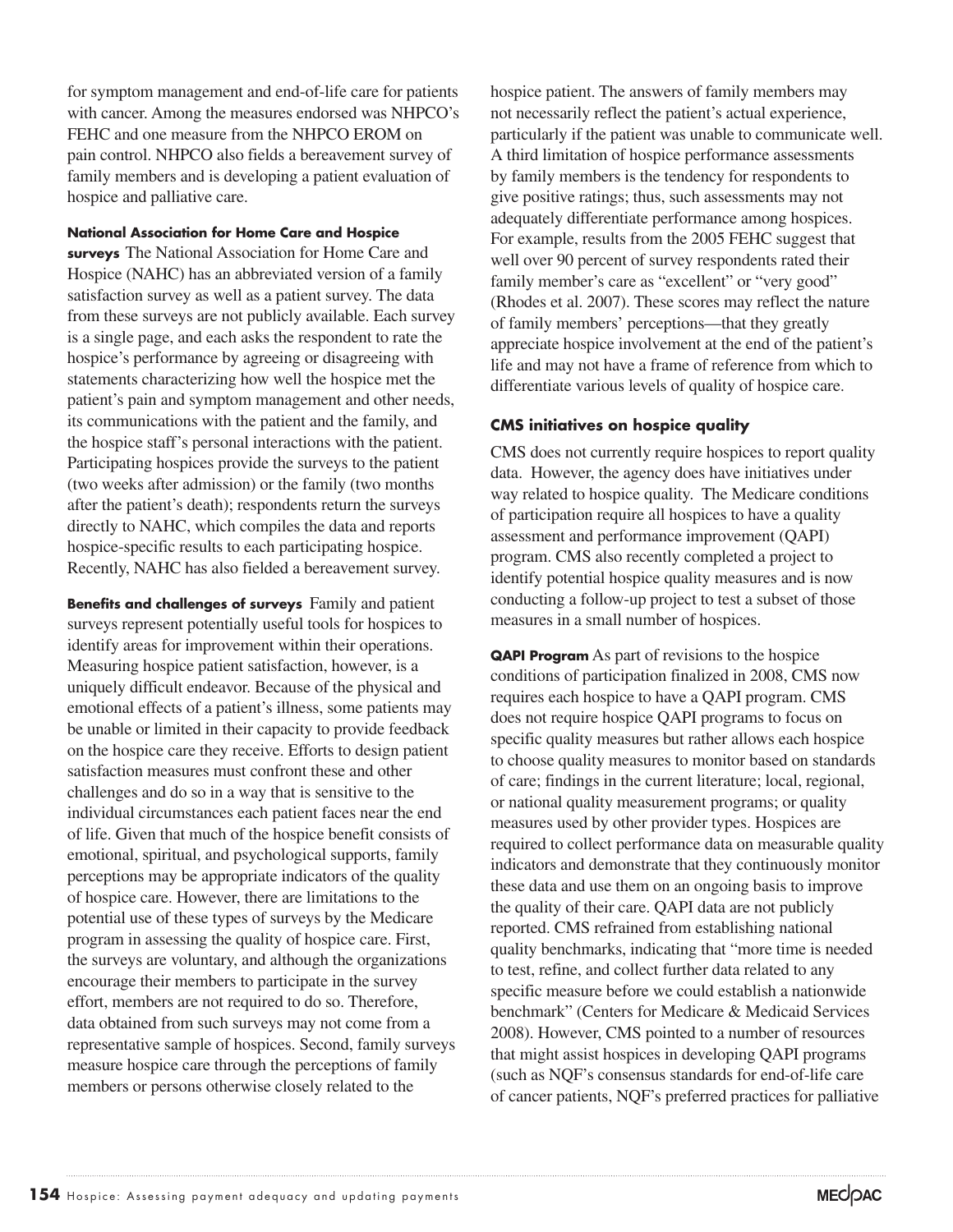and end-of-life care, the PEACE project, AHRQ's review of end-of-life care and outcomes, NHPCO's initiative to help hospices develop QAPI programs, and the Brown University toolkit of instruments to measure end-of-life care).

**CMS testing of quality measures** In 2006, CMS began the PEACE project<sup>6</sup> with the Carolinas Center for Medical Excellence, Medicare's quality improvement organization for North and South Carolina, to identify quality measures for end-of-life care and collect and analyze the instruments available to gather data on those measures. The PEACE project devised a list of 34 potential hospice quality measures. The project has concluded, and CMS is now conducting a follow-up project to test 12 of the quality measures identified by the PEACE project in 7 hospices in New York. The 12 measures fall into a range of areas: structure and process of care, care for physical symptoms and psychosocial symptoms, social and cultural aspects of care, care of the imminently dying, ethical and legal aspects of care, and adverse events. Examples of the quality measures being tested are the percentage of patients with certain symptoms such as pain, nausea, or anxiety who receive treatment or experience symptom relief within a specified time period. Most of the quality measures would rely on information reported in the patient's medical record. One of the 12 quality measures (percentage of families reporting that the hospice attended to family needs for information about medication, treatment, and symptoms) would rely on information from the patient's family. The project is scheduled to be completed in November 2010 and is being conducted in accord with NQF standards.

#### **Public reporting of hospice quality data**

In recent years, the American Hospice Foundation has been developing a hospice "report card" that would provide a vehicle for public reporting of quality and other data to allow members of the public to compare hospices' performance in terms of quality. The hospice report card would use many of the measures included in NHPCO's FEHC and one measure from NHPCO's EROM on pain control. It would also report administrative data, such as visits per week and hospice and staff accreditation, and include graphic displays that compare hospices in the same market and the average performance on these quality measures for all hospices in a state.

Florida has a report card on hospice quality for consumers that utilizes data from NHPCO's FEHC (Florida Agency

for Healthcare Administration 2009). The report card, however, does not differentiate well among hospices.<sup>7</sup> Across most hospices and most quality measures, the ratings are uniformly 5 stars (highest rating), with only a few cases of 4 stars.

#### **Providers' access to capital: Access to capital appears to be adequate**

Following economy wide disruptions in the credit markets in 2008, capital markets in the health care sector appear to be normalizing, as evidenced by high volumes of municipal health care issuances in January 2010 (Cain Brothers 2010). Hospices in general are not as capital intensive as some other provider types because they do not require extensive physical infrastructure (although some hospices have chosen to build their own inpatient units, which requires significant capital). Many hospices are too small to attract interest from capital markets.

Some freestanding hospices are part of large publicly traded chain providers. Recent financial reports for these hospices have been favorable. One large publicly traded hospice chain recently reported strong cash flow and margins and limited debt. Another publicly traded hospice company reported stronger than expected earnings and good cash position. Overall, access to capital for these providers is likely to be solid.

Less information is available on access to capital for smaller freestanding for-profit providers; however, the continued influx of for-profit providers into the market suggests that capital remains accessible. Access to capital for nonprofit freestanding hospices is difficult to assess, although we plan to continue to explore whether there may be sources of information that could provide insight on access to capital for these providers. Hospital-based hospices have access to capital through their parent provider. Problems in the credit markets have eased somewhat from last year and access to capital for hospitals seems to be operating in a more normal manner. Homehealth-based hospices also have access to capital through their parent providers, which appear to have adequate access to capital.

#### **Medicare payments and providers' costs**

As part of the update framework, we assess the relationship between Medicare payments and providers' costs by considering whether current costs approximate what efficient providers are expected to spend on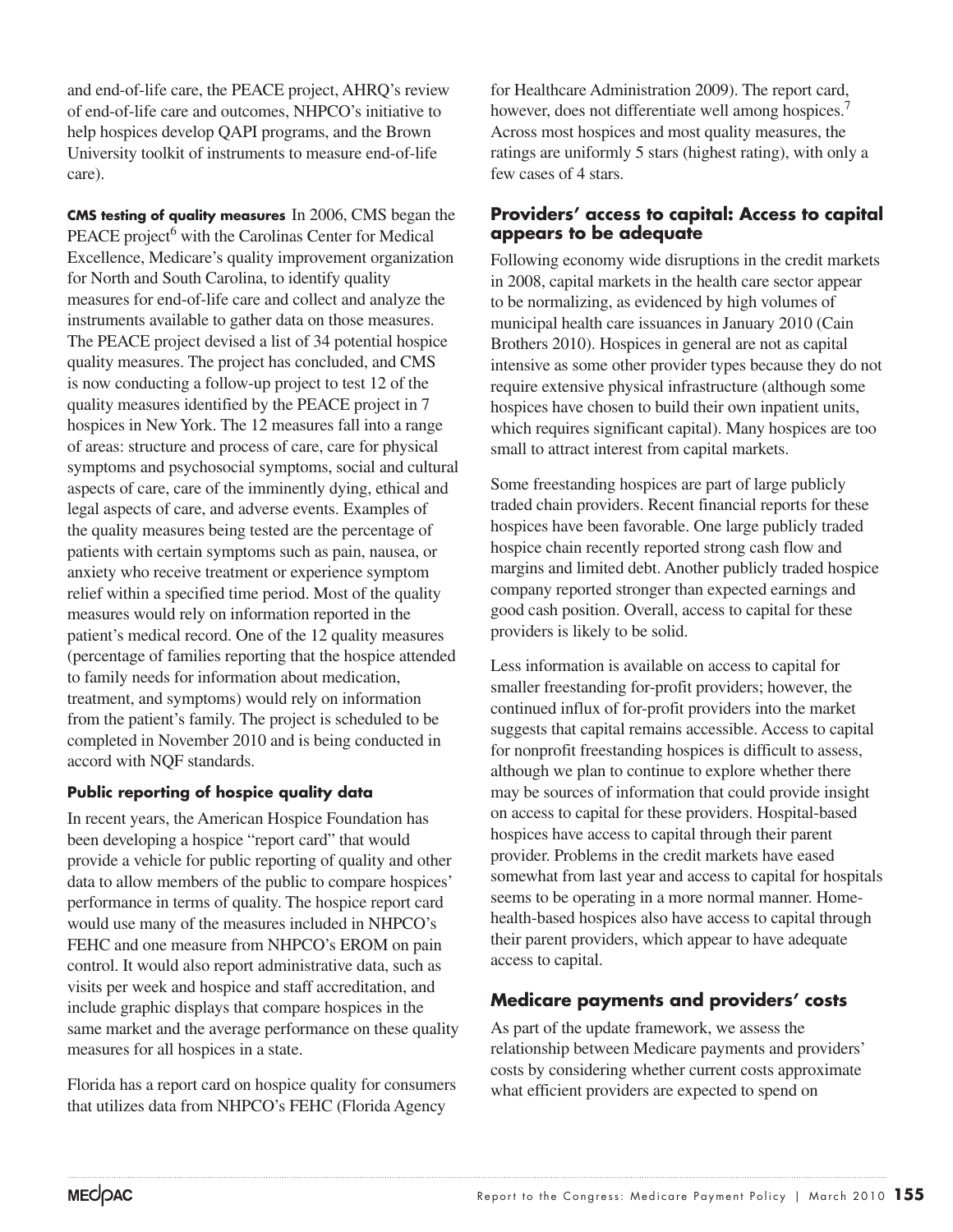#### **2E –9 Hospice costs per day vary by type of provider, 2007**

|                   |                | Percentile |       |       |
|-------------------|----------------|------------|-------|-------|
|                   | <b>Average</b> | 25th       | 50th  | 75th  |
| All hospices      | \$134          | \$103      | \$126 | \$159 |
| Freestanding      | 128            | 100        | 121   | 150   |
| Home health based | 143            | 105        | 131   | 165   |
| Hospital based    | 168            | 112        | 143   | 187   |
| For profit        | 121            | 94         | 117   | 147   |
| Nonprofit         | 148            | 11.5       | 138   | 173   |
| Above cap         | 104            | 85         | 102   | 124   |
| Below cap         | 139            | 107        | 130   | 163   |
| Urban             | 137            | 105        | 129   | 162   |
| Rural             | 119            | 99         | 120   | 151   |

Note: Data reflect aggregate cost per day for all types of hospice care combined (routine home care, continuous home care, general inpatient care, and inpatient respite care). Data are not adjusted for differences in the case mix or wages across hospices.

Source: MedPAC analysis of Medicare hospice cost reports and Medicare Provider of Services data from CMS.

delivering high-quality care. Medicare margins illuminate the relationship between Medicare payments and providers' costs. We examined margins through the 2007 cost-reporting year, the latest period for which both cost report data and claims data are available. An important driver of margins is providers' costs. To better understand the variation in margins across providers, we have also examined the variation in costs per day across providers.

#### **Hospice costs**

Hospice costs per day vary significantly by type of provider. This variation is one reason we observe differences in hospice margins across provider types in our subsequent margin analyses. In 2007, hospice costs per day were \$134 on average across all hospice providers (Table 2E-9).<sup>8</sup> Freestanding hospices had lower costs per day than home-health-based hospices and hospital-based hospices. For-profit, above-cap, and rural hospices also had lower costs per day than their counterparts.

The differences in costs per day among freestanding, home-health-based, and hospital-based hospices largely reflect differences in average length of stay and indirect costs. Our analysis of the Medicare cost report data indicates that, across all types of hospices, those with longer average lengths of stay have lower costs per day. Freestanding hospices have longer lengths of stay than provider-based hospices, which accounts for some, but not all, of the difference in costs per day. Another substantial factor is the higher level of indirect costs among providerbased hospices. In 2007, indirect costs made up 33 percent of total costs for freestanding hospices compared with 39 percent of total costs for home-health-based hospices and 41 percent of total costs for hospital-based hospices. The higher indirect costs among provider-based hospices suggest that their costs may be inflated because of the allocation of overhead costs from the parent provider.

#### **Hospice margins**

From 2001 to 2007, the aggregate hospice Medicare margin was favorable, oscillating from roughly 4.5 percent to 6.5 percent (Table  $2E-10$ ). As of 2007, the aggregate hospice Medicare margin was 5.9 percent, down slightly from 6.4 percent in 2006. Margins varied widely across individual hospice providers. In 2007, the Medicare margin was –13.7 percent at the 25th percentile, 5.3 percent at the 50th percentile, and 20.1 percent at the 75th percentile. Our estimates of Medicare margins from 2001 to 2007 exclude overpayments to above-cap hospices and are calculated based on Medicare allowable, reimbursable costs consistent with our approach in other Medicare sectors.<sup>10</sup>

We excluded nonreimbursable bereavement costs from our margin calculations. The statute requires that hospices offer bereavement services to family members of their deceased Medicare patients. However, the statute prohibits Medicare payment for bereavement services (Section  $1814(i)(1)(A)$  of the Social Security Act). We estimate that including bereavement costs would reduce our 2007 aggregate Medicare margin estimate by 1.5 percentage points. Across most hospice types, bereavement costs are similar. Some differences, however, are observed between nonprofit and for-profit providers, with bereavement costs being about 1.9 percent and 1.0 percent of total costs, respectively. We also excluded nonreimbursable volunteer program costs from our margin calculations, which equal 0.3 percent of total costs.<sup>11</sup> Hospices are required to use volunteers to provide administrative or patient care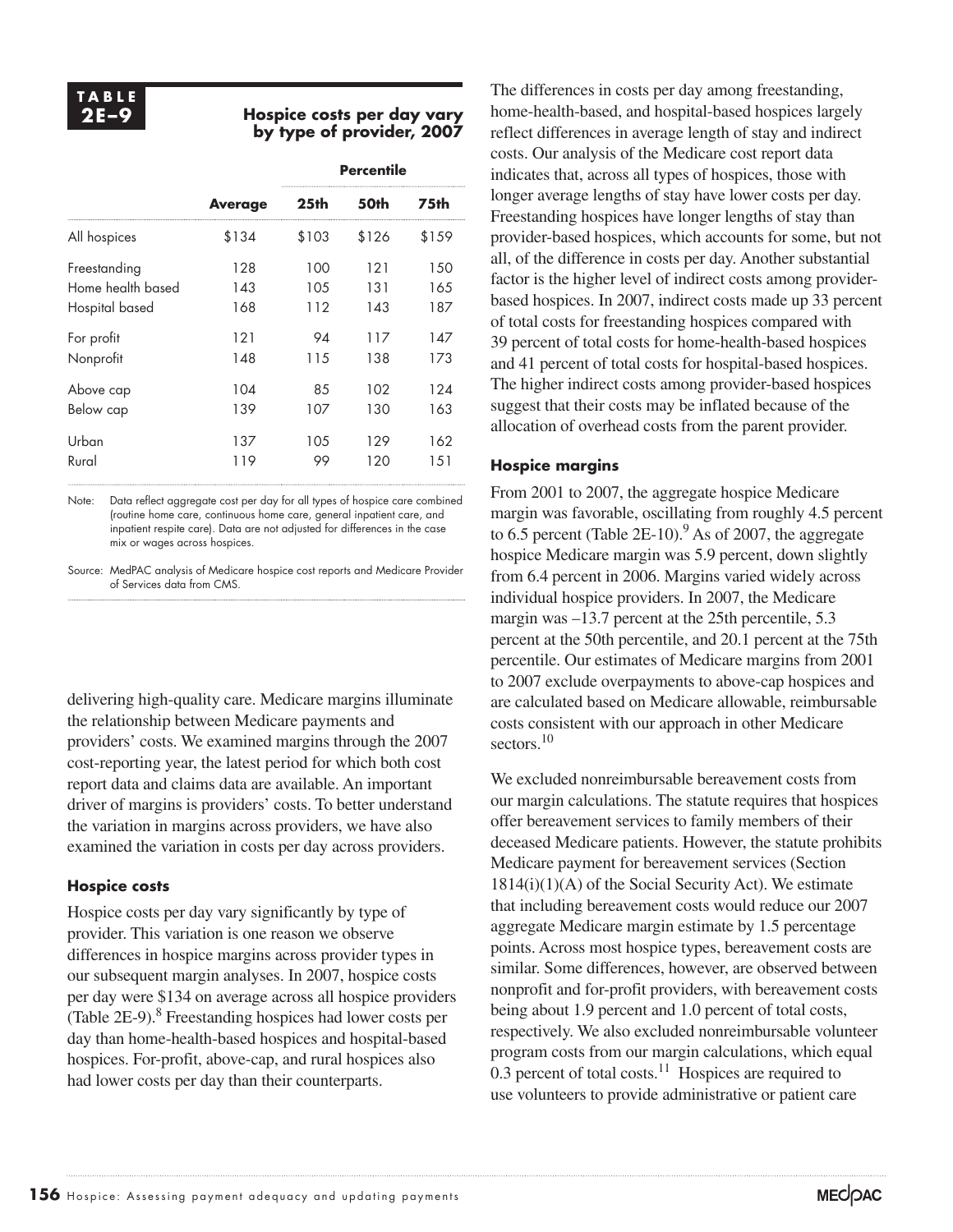**T A B L E**

#### **2E –10 Hospice Medicare margins, 2001–2007**

| <b>Category</b>                        | 2001    | 2002   | 2003    | 2004    | 2005   | 2006    | 2007    |
|----------------------------------------|---------|--------|---------|---------|--------|---------|---------|
| All                                    | 4.4%    | 5.5%   | 6.6%    | 5.0%    | 4.5%   | 6.4%    | 5.9%    |
| Freestanding                           | 9.1     | 9.2    | 11.0    | 8.3     | 7.2    | 9.7     | 8.8     |
| Home health based                      | 0.2     | 1.9    | 3.9     | 3.1     | 3.0    | 3.8     | 2.3     |
| Hospital based                         | $-11.6$ | $-9.1$ | $-13.7$ | $-11.6$ | $-9.1$ | $-12.7$ | $-10.0$ |
| SNF based                              | N/A     | N/A    | N/A     | N/A     | N/A    | N/A     | N/A     |
| For profit                             | 13.7    | 14.9   | 15.8    | 11.7    | 9.8    | 12.0    | 10.5    |
| Nonprofit                              | 0.1     | 0.2    | 1.1     | 0.3     | 0.9    | 1.5     | 1.8     |
| Government*                            | N/A     | N/A    | N/A     | N/A     | N/A    | N/A     | N/A     |
| Urban                                  | 4.7     | 6.1    | 7.5     | 5.9     | 5.1    | 7.1     | 6.5     |
| Rural                                  | 2.7     | 0.5    | 0.3     | $-2.5$  | 0.0    | 0.6     | 1.2     |
| Patient volume (quintile)              |         |        |         |         |        |         |         |
| Lowest                                 | $-4.8$  | $-6.3$ | $-2.2$  | $-6.2$  | $-6.6$ | $-5.5$  | $-8.2$  |
| Second                                 | $-3.6$  | $-3.8$ | $-4.3$  | $-1.1$  | $-2.1$ | 0.5     | 1.1     |
| Third                                  | $-1.0$  | 3.9    | 2.1     | 1.0     | 1.9    | 2.4     | 3.1     |
| Fourth                                 | 4.9     | 4.6    | 3.6     | 2.7     | 4.2    | 5.8     | 6.3     |
| Highest                                | 6.1     | 7.2    | 9.6     | 7.2     | 5.9    | 8.1     | 7.1     |
| Below cap                              | N/A     | 5.2    | 6.8     | 5.6     | 5.0    | 7.1     | 6.2     |
| Above cap                              | N/A     | 14.3   | 3.5     | $-3.4$  | $-0.8$ | 0.4     | 2.6     |
| Above cap (including cap overpayments) | N/A     | 30.9   | 23.9    | 18.9    | 20.7   | 20.8    | 20.4    |

Note: SNF (skilled nursing facility), N/A (not available). Margins for all provider categories exclude overpayments to above-cap hospices, except where specifically indicated. Margins are calculated based on Medicare allowable, reimbursable costs. There are very few SNF-based providers. \*Government-owned providers operate in a different context from other providers, so their margins are not necessarily comparable.

Source: MedPAC analysis of Medicare hospice cost reports, 100 percent hospice claims standard analytical file, and Medicare Provider of Services data from CMS.

services equal to at least 5 percent of patient care time furnished by paid staff.

Freestanding, for-profit, and urban hospices have higher margins than their counterparts. In 2007, freestanding hospices had an aggregate Medicare margin of 8.8 percent compared with home-health-based hospices at 2.3 percent and hospital-based hospices at –10.0 percent. The aggregate Medicare margin was higher among for-profit hospices (10.5 percent) than nonprofit hospices (1.8 percent). Among nonprofit hospices, differences were substantial in the margins for freestanding and provider-based hospices. Freestanding nonprofit hospices had an aggregate Medicare margin of 5.6 percent compared with 1.5 percent for homehealth-based hospices and –9.9 percent for hospital-based hospices in 2007 (data not shown). In 2007, the aggregate Medicare margin was higher among urban hospices (6.5

percent) than for rural hospices (1.2 percent). Overall, hospices' margins vary by size of provider; hospices with more patients have higher margins on average. Hospices with longer lengths of stay also have higher margins (Medicare Payment Advisory Commission 2009).

Differences in margins across freestanding, homehealth-based, and hospital-based hospices are in part due to differences in indirect costs, which are higher for provider-based hospices and are likely inflated because of the allocation of overhead costs from the parent provider. If home-health-based and hospital-based hospices had indirect cost structures similar to those for freestanding hospices, we estimate that their margins would be 6 to 10 percentage points higher and the industry wide aggregate Medicare margin would be as much as 2 percentage points higher. We intend to continue to examine the differences in the levels of indirect costs across providers and consider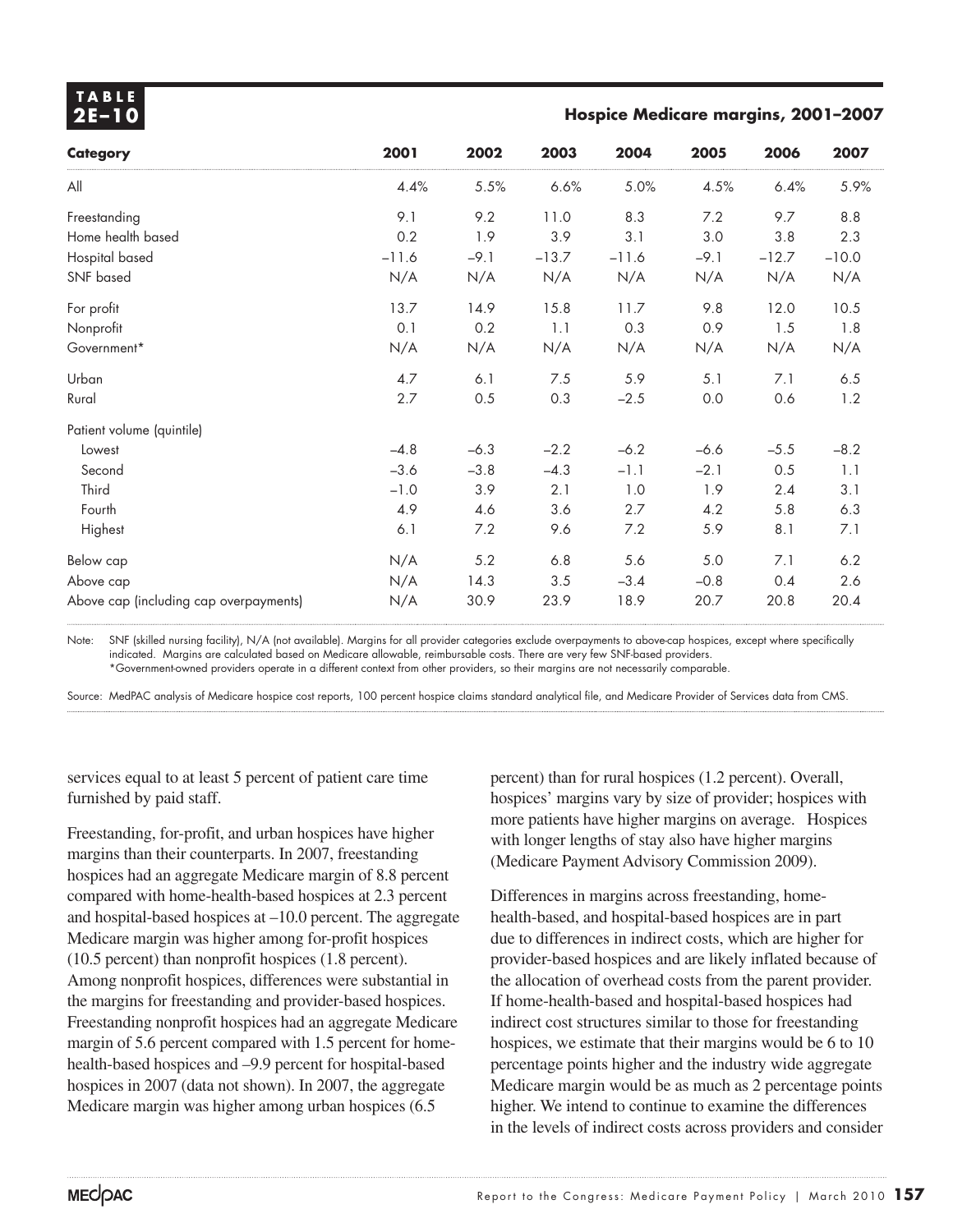whether issues with the allocation of overhead from the parent provider warrant the exclusion of provider-based hospices from our margin calculations.

#### **Projecting margins for 2010**

To project the aggregate Medicare margin for 2010, we model the policy changes that went into effect between 2007 (the year of our most recent margin estimate) and 2010 as well as any policy changes scheduled to be in effect in 2011 other than the 2011 update. The policies include:

- for fiscal year 2008, a market basket update of 3.3 percent;
- for fiscal year 2009, a market basket update of 3.6 percent;
- for fiscal year 2010, a 1.4 percent update composed of a market basket update of 2.1 percent and a projected 0.7 percent decrease in payments due to wage index changes and the first year of the phase-out of the hospice wage index budget-neutrality adjustment; and
- for fiscal year 2011, a projected 0.6 percent decrease in payments due to the second year of the phase-out of the wage index budget-neutrality adjustment.

Taking into account these policy changes and assuming that hospice costs grow at the same rate as the market basket over this period, we project an aggregate Medicare margin for hospices of 4.6 percent in fiscal year 2010. This margin projection excludes the cost of nonreimbursable bereavement services (about 1.5 percent of total costs). It also does not include any adjustment for the higher indirect costs observed among hospital-based and homehealth-based hospices (which would add as much as 2 percentage points to the overall aggregate Medicare margin).

# **How should Medicare payments change in 2011?**

The update in current law for fiscal year 2011 is the forecasted change in the hospital market basket. The market basket increase is currently projected to be 2.4 percent for 2011. However, CMS will update this forecast before using it to update payment rates for fiscal year 2011.

In considering an appropriate update for each sector, the Commission also takes into account improvements in productivity. Competitive markets demand continual improvements in productivity from workers and firms. These workers and firms pay the taxes used to finance Medicare. Medicare's payment systems should exert the same pressure on providers of health services. The Commission begins its deliberations with the expectation that Medicare should benefit from productivity gains in the economy at large (the 10-year average of productivity gains in the general economy is 1.3 percent). In some cases, if the Commission judges that payments are substantially above costs, it may decide not to apply a productivity adjustment because it instead applies a larger reduction to the payment rates (such as a zero update). In the case of hospice, based on our analyses of the various components of the update framework, the Commission believes hospice providers can operate within the current payment system with a moderate update in 2011. Therefore, the Commission recommends that a productivity adjustment be applied to the update for hospice services in 2011.

#### **Update recommendation**

We recommend that the Congress update payment rates for hospice services by the hospital market basket index, less the Commission's adjustment for productivity growth. Under the current forecast of the hospital market basket, the Commission's recommendation would update the hospice payment rates by 1.1 percent in 2011. (The market basket forecast will be updated by CMS before implementation, and therefore this number is subject to change.)

#### **R E C O M M E N D A T I O N 2 E**

**The Congress should update the payment rates for hospice for fiscal year 2011 by the projected rate of increase in the hospital market basket index less the Commission's adjustment for productivity growth.**

#### **R A T I O N A L E 2 E**

Our payment indicators for hospice are generally positive. The number of hospices has increased substantially in recent years, driven by the entry of for-profit providers. The number of beneficiaries enrolled in hospice, average length of stay, and total hospice payments have also increased. The projected 2010 aggregate Medicare margin is 4.6 percent.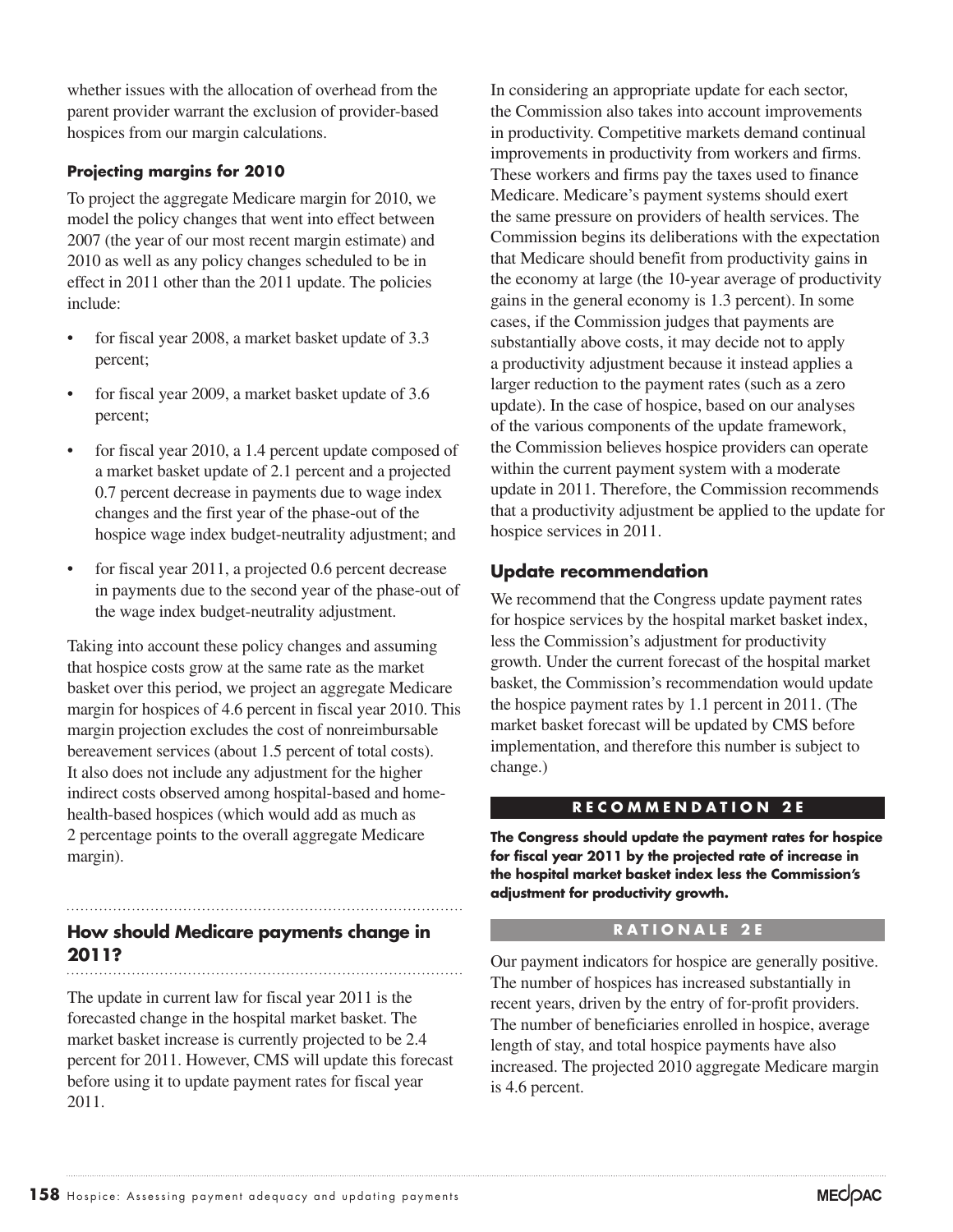#### **I M P L I C A T I O N S 2 E**

#### **Spending**

• This recommendation would decrease federal program spending by between \$50 million and \$250 million over 1 year and between \$1 billion and \$5 billion over 5 years.

#### **Beneficiary and provider**

• We do not expect this recommendation to have adverse impacts on beneficiaries' access to care. The recommendation may increase financial pressure on some providers, but overall only a minimal effect on providers' willingness and ability to care for Medicare beneficiaries is expected. ■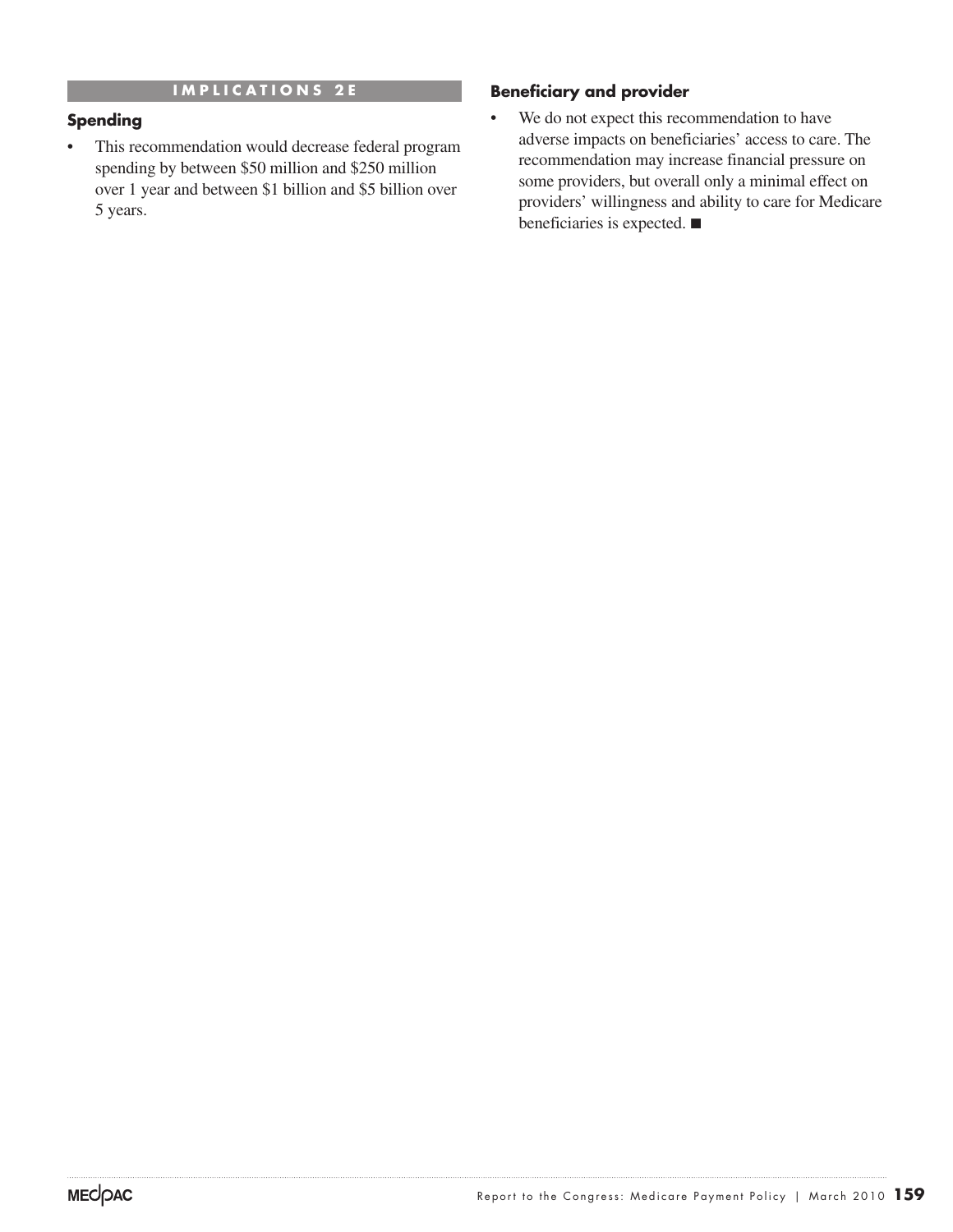# **Endnotes**

- 1 When first established under TEFRA, the Medicare hospice benefit limited coverage to 210 days of hospice care. The Medicare Catastrophic Coverage Repeal Act of 1989 and the Balanced Budget Act of 1997 eased this limit.
- 2 The cap was legislatively set at \$6,500 in 1983 (Dole 1983). It is updated each year for inflation by the medical expenditure category of the consumer price index for urban consumers. The cap is not adjusted for geographic differences in wages. The average annual payment cap is calculated for the period November 1 through October 31 each year. For the year ending October 31, 2007, the cap was about \$21,410. Beneficiaries are counted in a given year if they have filed an election to receive care from the hospice during the period beginning on September 28 before the beginning of the cap period and ending on September 27 before the end of the cap period. If a beneficiary receives care from more than one hospice, each hospice counts the fraction that represents the portion of a patient's total hospice stay spent in that hospice.
- 3 In late 2007, CMS issued guidance to state survey and certification agencies indicating that surveys of new hospices applying to be Medicare providers (as well as other types of providers that have the option of obtaining Medicare status through accreditation rather than state surveys) should be in the lowest tier of their workload priorities.
- 4 This count of SNF-based hospices does not include freestanding hospices that are owned by a company that also owns nursing facilities. While we do not have an estimate of the number of freestanding hospices that are part of these types of joint ownership arrangements, joint ownership relationships exist among some hospice and nursing home chains.
- 5 The Agency for Healthcare Research and Quality analysis also identified patient satisfaction as an indicator of the effectiveness of provision of care at the end of life. As this measure is somewhat distinct from those listed here (it is a patient-centered measure rather than an assessment of the hospice's ability to provide a given intervention), patient satisfaction is discussed in more detail later in this chapter.
- 6 PEACE stands for prepare, embrace, attend, communicate, and empower.
- 7 Part of the reason the Florida report card does not distinguish well among hospice performance may be the broad definition it uses for favorable performance. For example, on questions that asked the family to rate the overall care provided by the hospice or the response by hospice staff on weekends and evenings, there were five possible responses: excellent, very good, good, fair, and poor. The report card assigned stars based on the percentage of favorable responses, with favorable defined as a rating of good, very good, or excellent.
- 8 In the cost-per-day calculation, costs reflect aggregate cost for all types of hospice care combined (routine home care, continuous home care, general inpatient care, and inpatient respite care). Days reflect the total number of days the hospice is responsible for care for Medicare patients, regardless of whether the patient received a visit on a particular day. The costs per day estimates are not adjusted for differences in case mix or wages across hospices.
- 9 The aggregate Medicare margin is calculated by the following formula: ((sum of total payments to all providers) – (sum of total costs for all providers))/(sum of total payments to all providers). Data on total payments come from the Medicare claims data. Estimates of cap overpayments (which we exclude from the margin calculations unless otherwise noted) are also based on claims data. Data on total costs come from the Medicare cost reports.
- 10 The margin estimates for the period 2001–2005 in this report differ from the estimates for the same time period published in our June 2008 report. The margin estimates in this report exclude overpayments to above-cap providers and exclude Medicare nonreimbursable costs, whereas the prior margin estimates did not.
- 11 Fundraising costs are also considered nonreimbursable and are not included in our margin calculations. These costs amount to 1.5 percent of total costs.